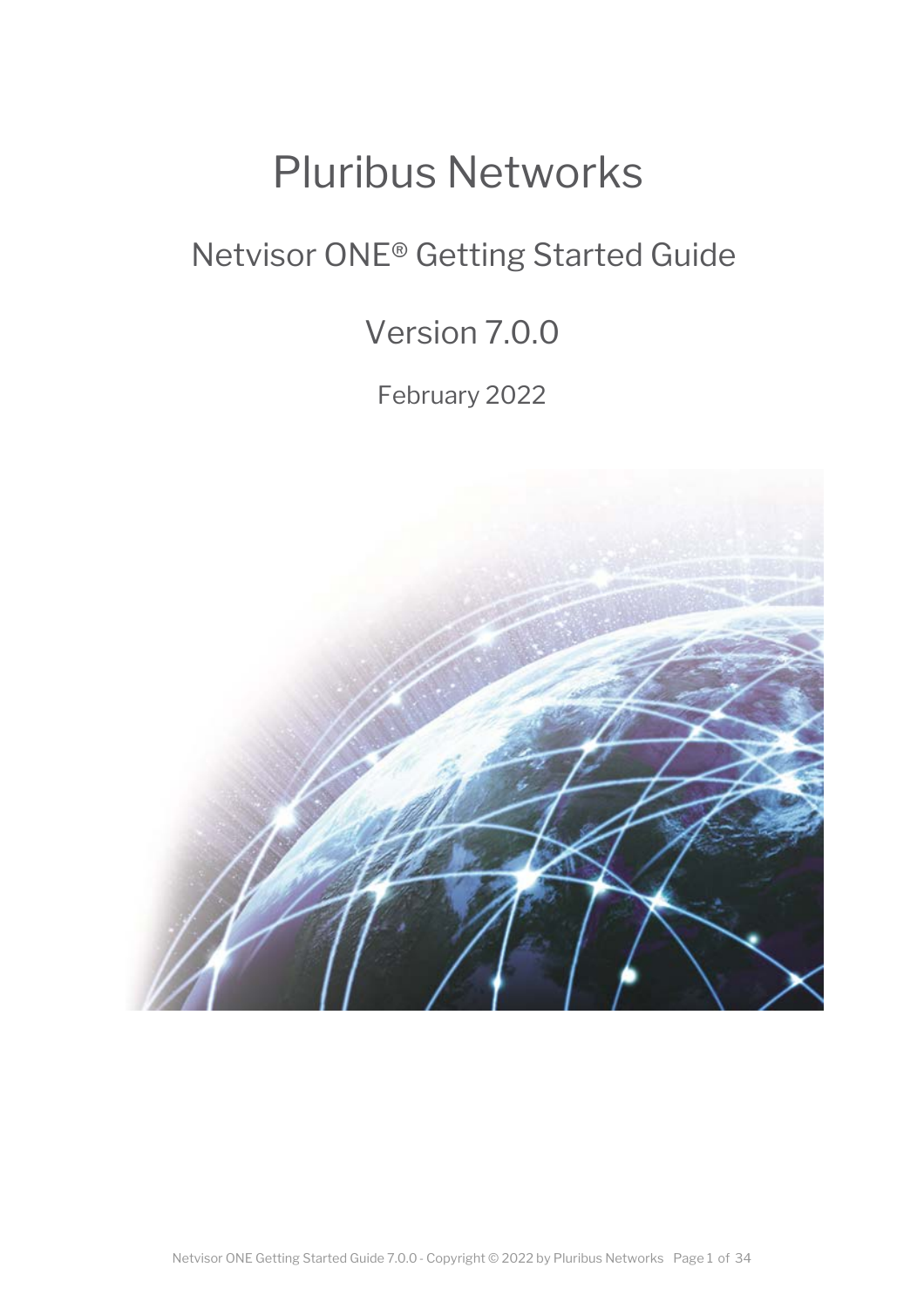

## **Legal Notice**

THE SPECIFICATIONS AND INFORMATION REGARDING THE PRODUCTS IN THIS MANUAL ARE SUBJECT TO CHANGE WITHOUT NOTICE. ALL STATEMENTS, INFORMATION, AND RECOMMENDATIONS IN THIS MANUAL ARE BELIEVED TO BE ACCURATE BUT ARE PRESENTED WITHOUT WARRANTY OF ANY KIND, EXPRESS OR IMPLIED. USERS MUST TAKE FULL RESPONSIBILITY FOR THEIR APPLICATION OF ANY PRODUCTS.

THE SOFTWARE LICENSE AND LIMITED WARRANTY FOR THE ACCOMPANYING PRODUCT ARE SET FORTH IN THE INFORMATION PACKET THAT SHIPPED WITH THE PRODUCT AND ARE INCORPORATED HEREIN BY THIS REFERENCE. IF YOU ARE UNABLE TO LOCATE THE SOFTWARE LICENSE OR LIMITED WARRANTY, CONTACT YOUR PLURIBUS NETWORKS REPRESENTATIVE FOR A COPY.

NOTWITHSTANDING ANY OTHER WARRANTY HEREIN, ALL DOCUMENT FILES AND SOFTWARE ARE PROVIDED "AS IS" WITH ALL FAULTS. PLURIBUS NETWORKS DISCLAIMS ALL WARRANTIES, EXPRESS OR IMPLIED, INCLUDING WITHOUT LIMITATION, THOSE OF MERCHANTABILITY, FITNESS FOR A PARTICULAR PURPOSE AND NONINFRINGEMENT OR ARISING FROM A COURSE OF DEALING, USAGE, OR TRADE PRACTICE.

IN NO EVENT SHALL PLURIBUS NETWORKS BE LIABLE FOR ANY INDIRECT, SPECIAL, CONSEQUENTIAL, OR INCIDENTAL DAMAGES, INCLUDING, WITHOUT LIMITATION, LOST PROFITS OR LOSS OR DAMAGE TO DATA, ARISING OUT OF THE USE OR INABILITY TO USE THIS MANUAL, EVEN IF PLURIBUS NETWORKS HAS BEEN ADVISED OF THE POSSIBILITY OF SUCH DAMAGES.

Any Internet Protocol (IP) addresses used in this document are not intended to be actual addresses. Any examples, command display output, and figures included in the document are shown for illustrative purposes only. Any use of actual IP addresses in illustrative content is unintentional and coincidental.

©2022 Pluribus Networks, Inc. All rights reserved. Pluribus Networks, the Pluribus Networks logo, nvOS, Netvisor®, vManage. vRender, PluribusCare, FreedomCare™, Pluribus Cloud, and iTOR are registered trademarks or trademarks of Pluribus Networks, Inc., in the United States and other countries. All other trademarks, service marks, registered marks, registered service marks are the property of their respective owners. Pluribus Networks assumes no responsibility for any inaccuracies in this document. Pluribus Networks reserves the right to change, modify, transfer, or otherwise revise this publication without notice.

| Version 7.0.0 | February 2022    |
|---------------|------------------|
| Version 6.1.1 | <b>July 2021</b> |
| Version 6.1.0 | April 2021       |
| Version 6.0.0 | August 2020      |
| Version 5.2.1 | June 2020        |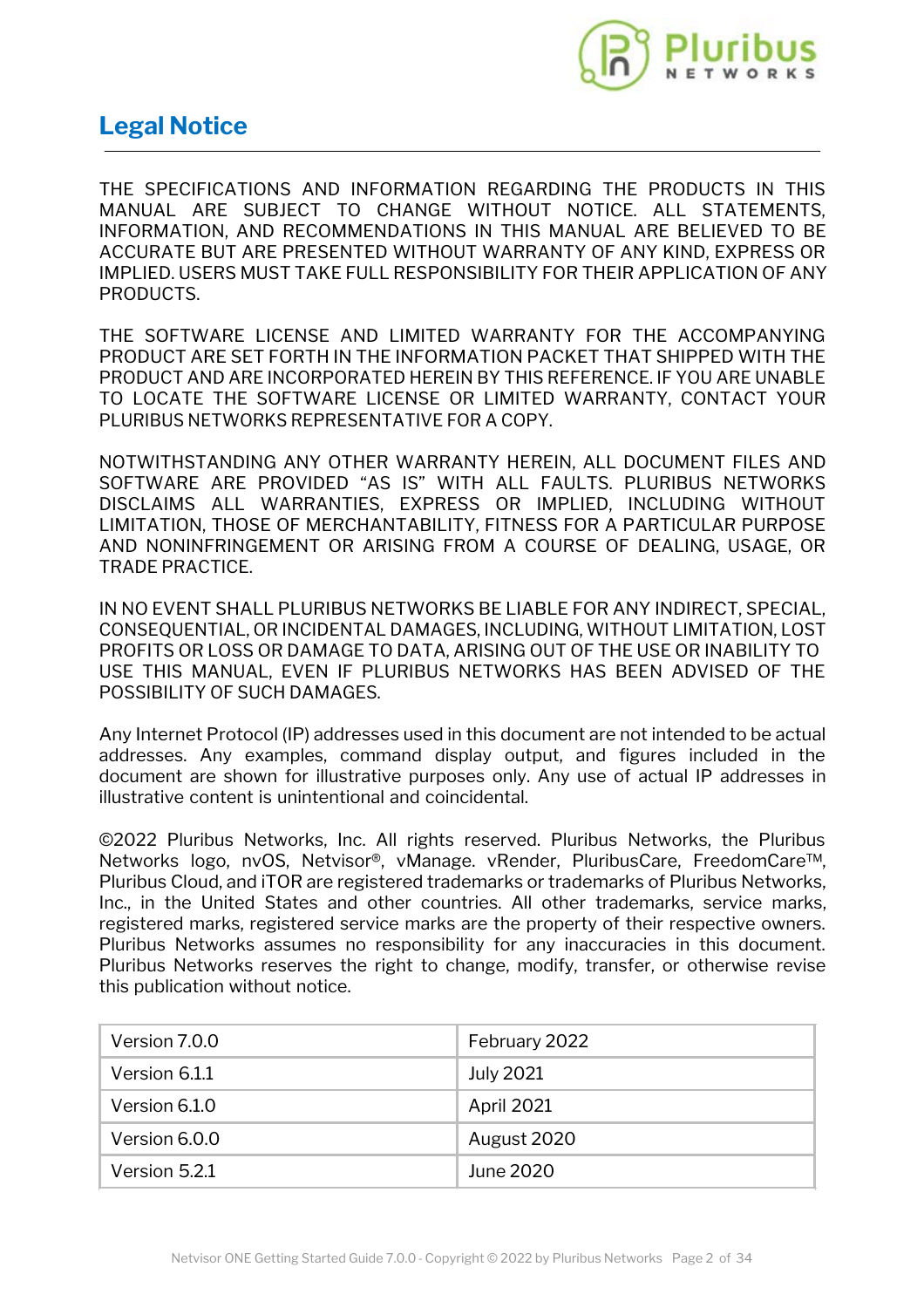

## **End-User License Agreement ("EULA") Pluribus Networks, Inc.**

**IMPORTANT:** PLEASE READ THIS END USER LICENSE AGREEMENT CAREFULLY. IT IS VERY IMPORTANT THAT YOU CONFIRM THAT YOU ARE PURCHASING PLURIBUS SOFTWARE OR EQUIPMENT FROM AN APPROVED SOURCE AND THAT YOU, OR THE ENTITY YOU REPRESENT (COLLECTIVELY, THE "CUSTOMER") HAVE BEEN REGISTERED AS THE END USER FOR THE PURPOSES OF THIS PLURIBUS END USER LICENSE AGREEMENT. IF YOU ARE NOT REGISTERED AS THE END USER YOU HAVE NO LICENSE TO USE THE SOFTWARE AND THE LIMITED WARRANTY IN THIS END USER LICENSE AGREEMENT DOES NOT APPLY TOYOU.

#### 1. **Introduction**

- 1.1.Your use of the Pluribus Networks software ("SOFTWARE") and related documentation ("DOCUMENTATION") is subject to this legal agreement between you and PLURIBUS. "PLURIBUS" means Pluribus Networks, Inc., whose principal place of business is at 6001 America Center Drive, Suite 450, San Jose, CA 95002. This document explains how the agreement is made up, and sets out the terms of the agreement.
- 1.2.SOFTWARE means software provided to you by PLURIBUS.
- 1.3. DOCUMENTATION means written information (whether contained in user or technical manuals, training materials, specifications or other such materials provided to you by PLURIBUS) related to the SOFTWARE.
- 1.4. Unless otherwise agreed to in writing with PLURIBUS, your agreement with PLURIBUS at it relates to the SOFTWARE and DOCUMENTATION will always include, at a minimum, the terms and conditions set out in this EULA.
- 1.5.This agreement forms a legally binding agreement between you and PLURIBUS in relation to your use of the SOFTWARE and DOCUMENTATION. It is important that you take the time to read this EULA carefully. Collectively, this legal agreement is referred to below as the "EULA."

## 2. **Accepting this EULA**

- 2.1. In order to use the SOFTWARE and DOCUMENTATION, you must first agree to this EULA. You may not use the SOFTWARE and DOCUMENTATION if you do not accept this EULA.
- 2.2.You can accept this EULA by: (A) clicking to accept or agree to this EULA, where this option is made available to you by PLURIBUS; or (B) by actually downloading, installing or using the SOFTWARE, in which case, you understand and agree that PLURIBUS will treat your use of the SOFTWARE as acceptance of this EULA from that pointonward.
- 2.3. If you are accepting this EULA on behalf of another legal entity, you represent that you have the authority to bind such legalentity.
- 2.4.You may not use the SOFTWARE and DOCUMENTATION and may not accept this EULA if (A) you are not of legal age to form a binding contract with PLURIBUS, or (B) you are a person barred from receiving the SOFTWARE under the laws of the United States or other countries including the country in which you are resident or from which you use the SOFTWARE.
- 2.5.PLURIBUS is willing to license this software to you only upon the condition that you purchased the software from an Approved Source and that you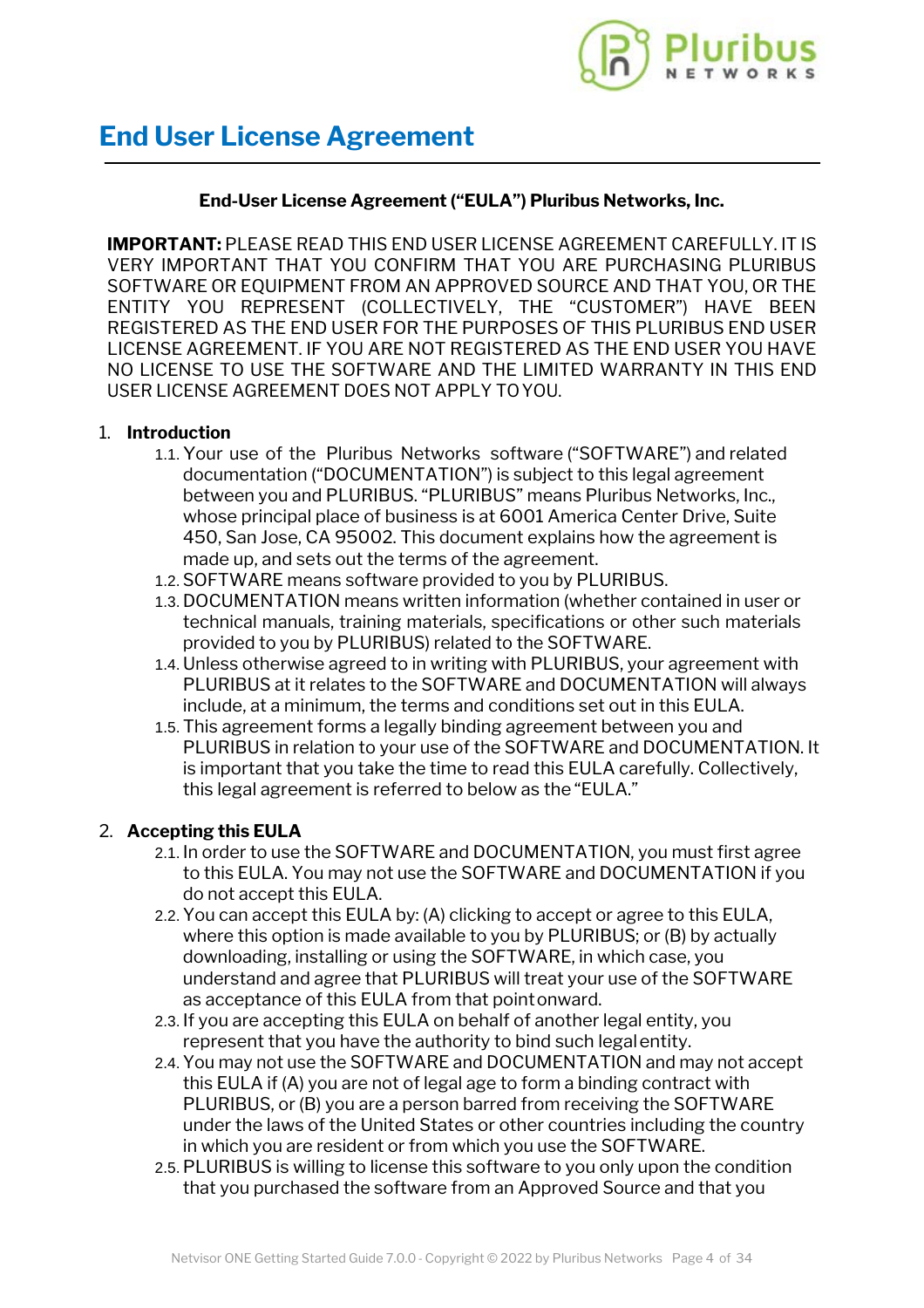

accept all of the terms contained in this EULA [plus any additional limitations](https://www.pluribusnetworks.com) on the license set forth in a supplemental license agreement if any accompanying the product or available at the time of your order (collectively the "agreement"). To the extent of any conflict between the terms of this EULA and any supplemental license agreement, the supplemental license agreement shallapply.

2.6.You may access a copy of this EULA at[www.pluribusnetworks.com/EULA](http://www.pluribusnetworks.com/EULA)

#### 3. **Provision of the SOFTWARE AND DOCUMENTATION by PLURIBUS**

- 3.1.You acknowledge and agree that the form and nature of the SOFTWARE which PLURIBUS provides may change from time to time without prior notice toyou.
- 3.2.You acknowledge and agree that PLURIBUS assumes no responsibility for any inaccuracies in the DOCUMENTATION and that PLURIBUS reserves the right to change, modify, or otherwise revise the DOCUMENTATION without notice.
- 3.3. As part of this continuing innovation, you acknowledge and agree that PLURIBUS may stop (permanently or temporarily) providing the SOFTWARE (or any features within the SOFTWARE) to you or to customers generally, at PLURIBUS' sole discretion, with 30 (thirty) days prior notice to you.

#### 4. **Use of the SOFTWARE by you:**

- 4.1.You agree to use the SOFTWARE in accordance with thisEULA.
- 4.2.You agree not to access (or attempt to access) the SOFTWARE by any means other than through the command line interface that is provided by PLURIBUS, unless you have been specifically allowed to do so in a separate agreement with PLURIBUS.
- 4.3.By downloading, installing, or using the software, you are representing that you purchased the software from an Approved Source and binding yourself to the agreement. If you do not agree to all of the terms of the agreement, then PLURIBUS is unwilling to license the software to you and (a) you may not download, install or use the software, and (b) you may return the software (including any unopened CD package and any written materials) for a full refund, or, if the software and written materials are supplied as part of another product, you may return the entire product for a full refund. Your right to return and refund expires 30 days after receipt of such product from an approved source, and applies only if you are the original and registered end user purchaser. For the purposes of this EULA, an "Approved Source" means (a) PLURIBUS; or (b) a distributor or systems integrator authorized by PLURIBUS to distribute/ sell PLURIBUS equipment, software and services within your territory to end users; or (c) a reseller authorized by any such distributor or systems integrator in accordance with the terms of the distributor's agreement with PLURIBUS to distribute/sell the PLURIBUS equipment, software and services within your territory to end users.
- 4.4.You agree that you will not engage in any activity that interferes with or disrupts the operation of the SOFTWARE.
- 4.5. Unless you have been specifically permitted to do so in a separate agreement with PLURIBUS, you agree that you will not reproduce, duplicate, copy, sell, trade or resell the SOFTWARE (or any portion thereof) for any purpose.
- 4.6.PLURIBUS may from time to time send updates over the Internet to you in order to update the SOFTWARE. You acknowledge and agree that PLURIBUS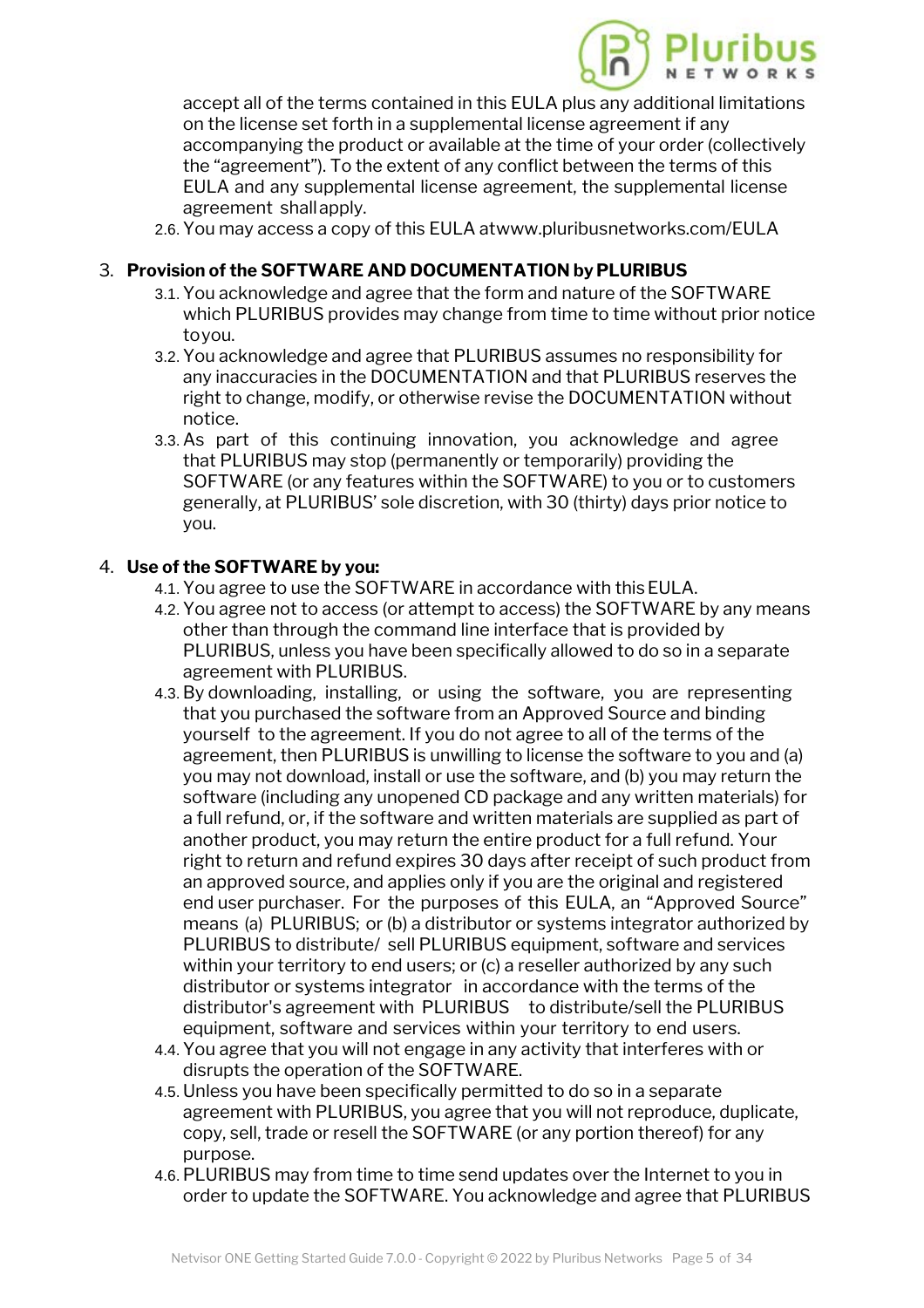

may make available new version of SOFTWARE without notice to you and that prior version of the SOFTWARE may be te[mporarily unavailable while](https://www.pluribusnetworks.com) PLURIBUS is updating the SOFTWARE. Pursuant to section 11 of this EULA, PLURIBUS is not liable for any disruptions in your use of the SOFTWARE, including while PLURIBUS is updating the SOFTWARE.

#### 5. **Privacy and your Usage Information**

- 5.1.Should you enable sending product updates to the PluribusCloud, PLURIBUS may collect information ("USAGE INFORMATION") related to how you are using the SOFTWARE in accordance with your Pluribus Networks Purchase Agreement ("PURCHASE AGREEMENT"). The USAGE INFORMATION is collected and maintained in accordance with the PLURIBUS PRIVACY POLICY, as updated, located at [www.pluribusnetworks.com/privacy](http://www.pluribusnetworks.com/privacy)
- 5.2.You agree to allow PLURIBUS to collect USAGE INFORMATION and give PLURIBUS a perpetual, irrevocable, worldwide, royalty-free, and nonexclusive license to use (including, but not limited to, the rights to reproduce, adapt, and modify) the USAGE INFORMATION internally.
- 5.3.You give PLURIBUS a perpetual, irrevocable, worldwide, royalty-free, and non-exclusive license to: (a) generate aggregated, non-personal information, where aggregated, non-personal information is USAGE INFORMATION that is collected into groups so that it no longer reflects or references an individually identifiable person or legal entity, and (b), to the extent necessary, reproduce, adapt, modify, translate, publish, publicly perform, publicly display and distribute any generated aggregated, non-personal information.
- 5.4.You confirm and warrant to PLURIBUS that you have all the rights, power and authority necessary to grant PLURIBUS permission to collect USAGE INFORMATION and to use the USAGE INFORMATION in the manner specified in this section5.
- 5.5.PLURIBUS agrees not to disclose the USAGE INFORMATION to any third party except in accordance with Section 5.3 or the PLURIBUS PRIVACY POLICY. In the event of a conflict between this EULA and the PLURIBUS PRIVACY POLICY, the PLURIBUS PRIVACY POLICY shall govern.

## 6. **Proprietary Rights**

- 6.1.You acknowledge and agree that PLURIBUS owns all legal right, title and interest in and to the SOFTWARE and DOCUMENTATION, including any intellectual property rights which subsist in the SOFTWARE and DOCUMENTATION (whether those rights happen to be registered or not, and wherever in the world those rights may exist). You further acknowledge that the SOFTWARE and DOCUMENTATION may contain information which is designated confidential by PLURIBUS and that you shall not disclose such information without PLURIBUS' prior writtenconsent.
- 6.2.You may use PLURIBUS' trademarks provided that such use is strictly limited and in accordance with the trademark guidelines located at [www.pluribusnetworks.com/legal](http://www.pluribusnetworks.com/legal) as adjusted from time to time.
- 6.3. Unless you have agreed otherwise to in writing with PLURIBUS, nothing in this EULA gives you a right to use any of PLURIBUS' domain names and other distinctive brand features (separate and apart from PLURIBUS' trademarks).
- 6.4. If you have been given an explicit right to use any of PLURIBUS' domain names and other distinctive brand features in a separate written agreement with PLURIBUS, then you agree that your use of such features shall be in compliance with that agreement, and any applicable provisions of this EULA.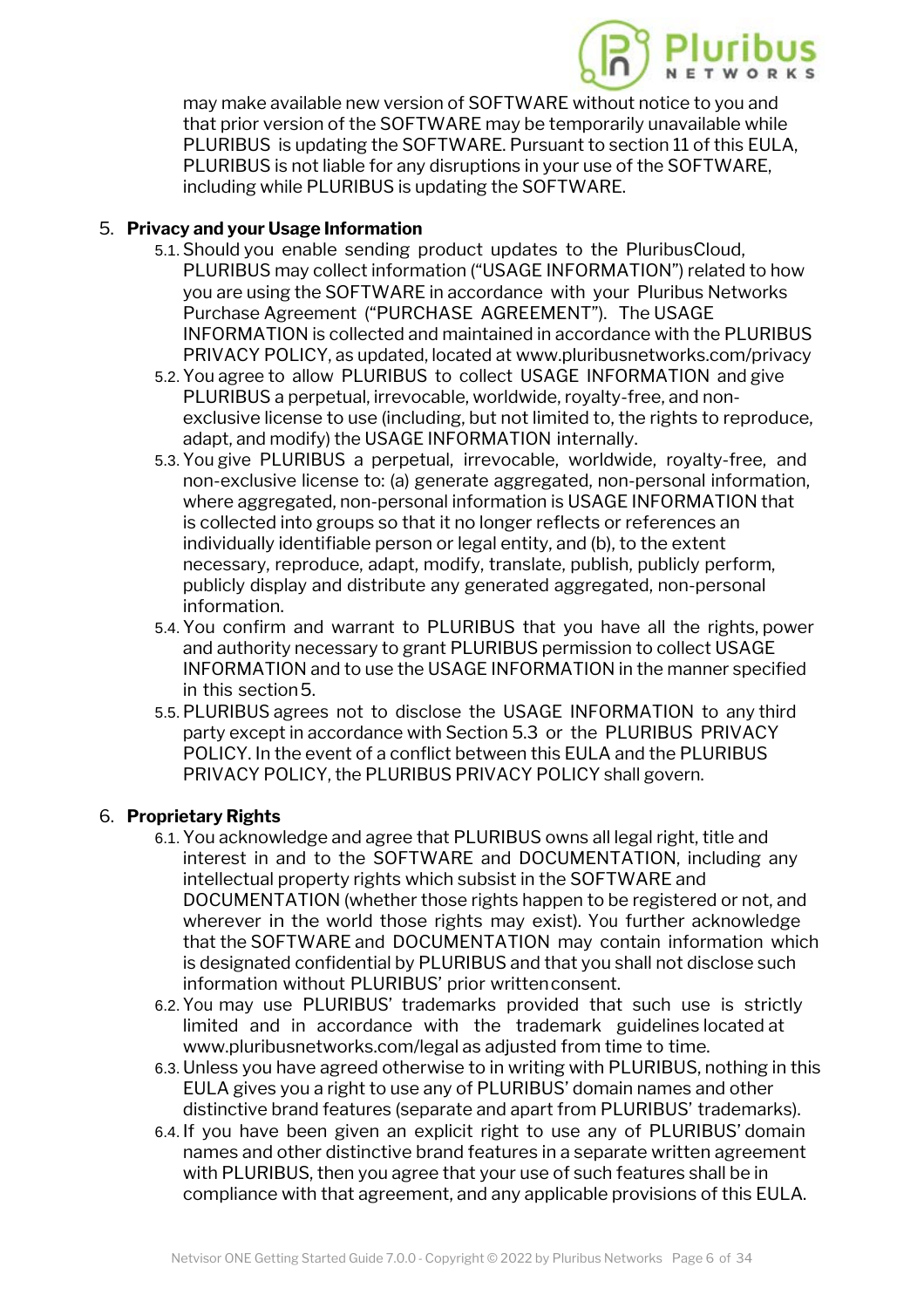

6.5.You agree that you shall not remove, obscure, or alter any proprietary rights or notices (including copyright and trademark noti[ces\) which may be affixed to or](https://www.pluribusnetworks.com) contained within the SOFTWARE and DOCUMENTATION.

## 7. **License from PLURIBUS**

- 7.1.PLURIBUS gives you a personal, worldwide, non-assignable, nontransferable, and non-exclusive license to use the SOFTWARE and DOCUMENTATION provided to you by PLURIBUS. Conditioned upon compliance with the terms and conditions of the Agreement, PLURIBUS grants to you a nonexclusive and nontransferable license to use for your internal business purposes the Software and the DOCUMENTATION for which you have paid the required license fees to an Approved Source. "DOCUMENTATION" means written information (whether contained in user or technical manuals, training materials, specifications or otherwise) pertaining to the SOFTWARE and made available by an Approved Source with the SOFTWARE in any manner (including on CD-Rom, or on-line). In order to use the SOFTWARE, you may be required to input a registration number or product authorization key and register your copy of the SOFTWARE online at PLURIBUS ' website to obtain the necessary license key or licensefile.
- 7.2.Your license to use the SOFTWARE shall be limited to, and you shall not use the SOFTWARE in excess of, a single hardware chassis or card or such other limitations as are set forth in the applicable Supplemental License Agreement or in the applicable Purchase Agreement or purchase order which has been accepted by an Approved Source and for which you have paid to an Approved Source the required license fee (the "Purchase Order").
- 7.3. Unless otherwise expressly provided in the DOCUMENTATION or any applicable Supplemental License Agreement, you shall use the SOFTWARE solely as embedded in, for execution on, or (where the applicable DOCUMENTATION permits installation on non-Pluribus equipment) for communication with PLURIBUS equipment owned or leased by you from an Approved Source and used for your internal business purposes. No other licenses are granted by implication, estoppel or otherwise.
- 7.4.You may not (and you may not permit anyone else to) copy, modify, create a derivative work of any DOCUMENTATION, unless this is expressly permitted or required by law, or unless you have been specifically told that you may do so by PLURIBUS, in writing.
- 7.5.This is a license, not a transfer of title, to the Software and DOCUMENTATION, and PLURIBUS retains ownership of all copies of the SOFTWARE and DOCUMENTATION. Customer acknowledges that the SOFTWARE and DOCUMENTATION contain trade secrets of PLURIBUS or its suppliers or licensors, including but not limited to the specific internal design and structure of individual programs and associated interface information. Except as otherwise expressly provided under this EULA, you shall have no right, and you specifically agree not to:
	- i) transfer, assign or sublicense its license rights to any other person or entity (other than in compliance with any PLURIBUS relicensing/transfer policy then in force), or use the SOFTWARE on PLURIBUS equipment not purchased by you from an Approved Source or on secondhand PLURIBUS equipment, and you acknowledge that any attempted transfer, assignment, sublicense or use shall be void;
	- ii) make error corrections to or otherwise modify or adapt the SOFTWARE or create derivative works based upon the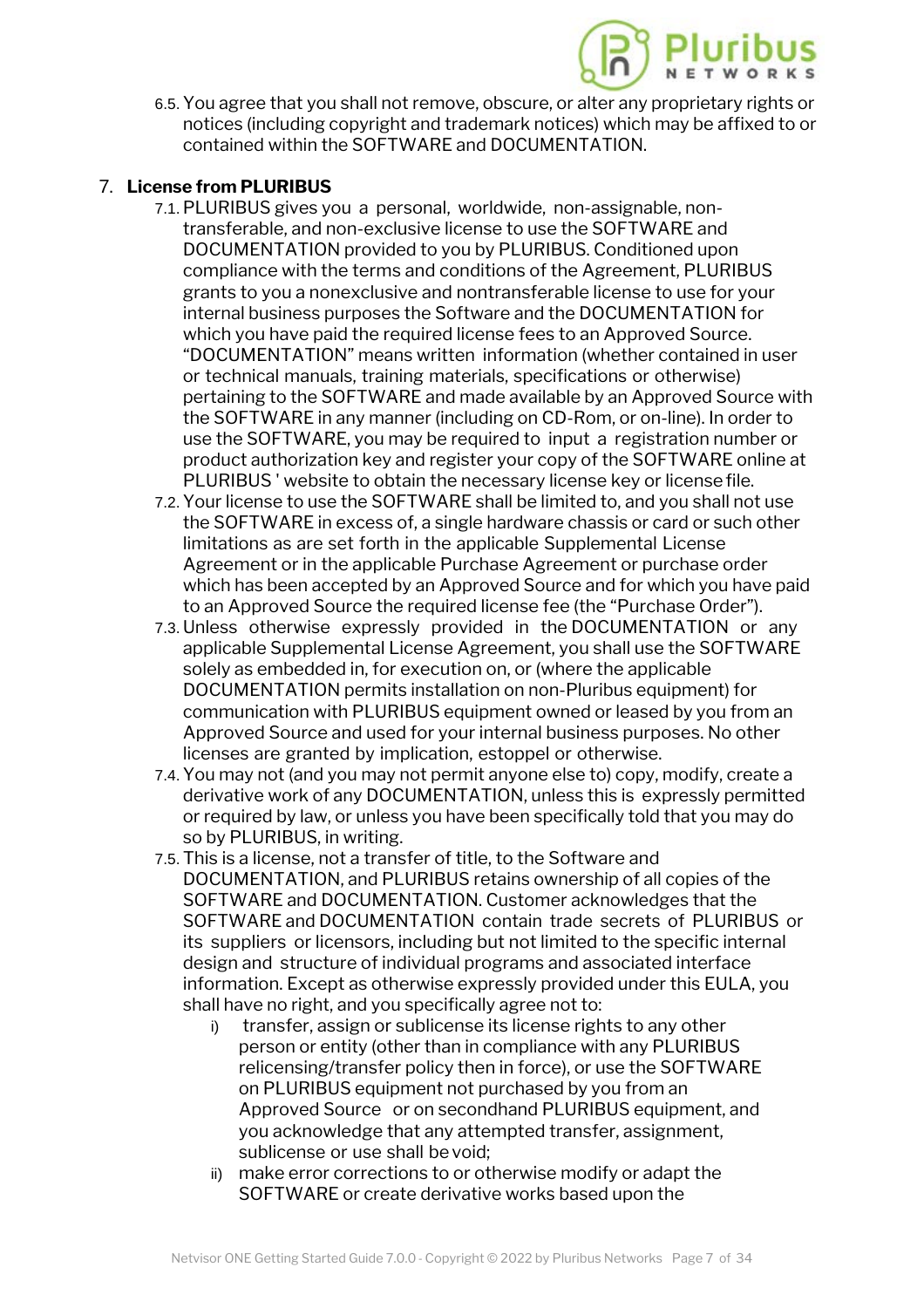

SOFTWARE, or permit third parties to do the same;

- iii) reverse engineer or decompile, decrypt, disassemble or otherwise reduce the SOFTWARE to hu[man-readable form,](https://www.pluribusnetworks.com) except to the extent otherwise expressly permitted under applicable law notwithstanding this restriction or except to the extent that PLURIBUS is legally required to permit such specific activity pursuant to any applicable open source license;
- iv) publish any results of benchmark tests run on the SOFTWARE;
- v) use or permit the SOFTWARE to be used on a service bureau or time sharing basis as relates to direct shared use of such SOFTWARE (and not to applications or services running upon or utilizing such SOFTWARE), without the express written authorization of PLURIBUS;or
- vi) disclose, provide, or otherwise make available trade secrets contained within the SOFTWARE and DOCUMENTATION in any form to any third party without the prior written consent of PLURIBUS. You shall implement reasonable security measures to protect such tradesecrets
- 7.6.To the extent required by applicable law, and at your written request, PLURIBUS shall provide you with the interface information needed to achieve interoperability between the SOFTWARE and another independently created program, on payment of PLURIBUS' applicable fee, if any. You shall observe strict obligations of confidentiality with respect to such information and shall use such information in compliance with any applicable terms and conditions upon which PLURIBUS makes such information available.

#### 8. **Ending your relationship with PLURIBUS**

- 8.1.This EULA will continue to apply and will not come to an end until terminated by either you or PLURIBUS as set out below.
- 8.2.PLURIBUS shall terminate its legal agreement with you if: (a) you have breached any provision of this EULA (or have acted in manner which clearly shows that you do not intend to, or are unable to comply with the provisions of this EULA), automatically and without requiring any further action by PLURIBUS; or (b) PLURIBUS is required to do so by law (for example, where the provision of the SOFTWARE or DOCUMENTATION to you is, or becomes, unlawful).
- 8.3.When this EULA comes to an end, all of the legal rights, obligations and liabilities that you and PLURIBUS have benefited from, been subject to (or which have accrued over time whilst this EULA has been in force) or which are expressed to continue perpetually, shall be unaffected by this cessation. Upon termination, you shall destroy all copies of SOFTWARE and DOCUMENTATION in your possession or control.

#### 9. **WARRANTY**

9.1.Except as specifically warranted in the PURCHASE AGREEMENT, PLURIBUS disclaims all warranties as set forth in Section 10 of this agreement. Subject to the limitations and conditions set forth herein, PLURIBUS warrants that commencing from the date of shipment to you (but in case of resale by an Approved Source other than PLURIBUS, commencing not more than ninety (90) days after original shipment by PLURIBUS), and continuing for a period of the longer of (a) ninety (90) days or (b) the warranty period (if any) expressly set forth as applicable specifically to SOFTWARE in the warranty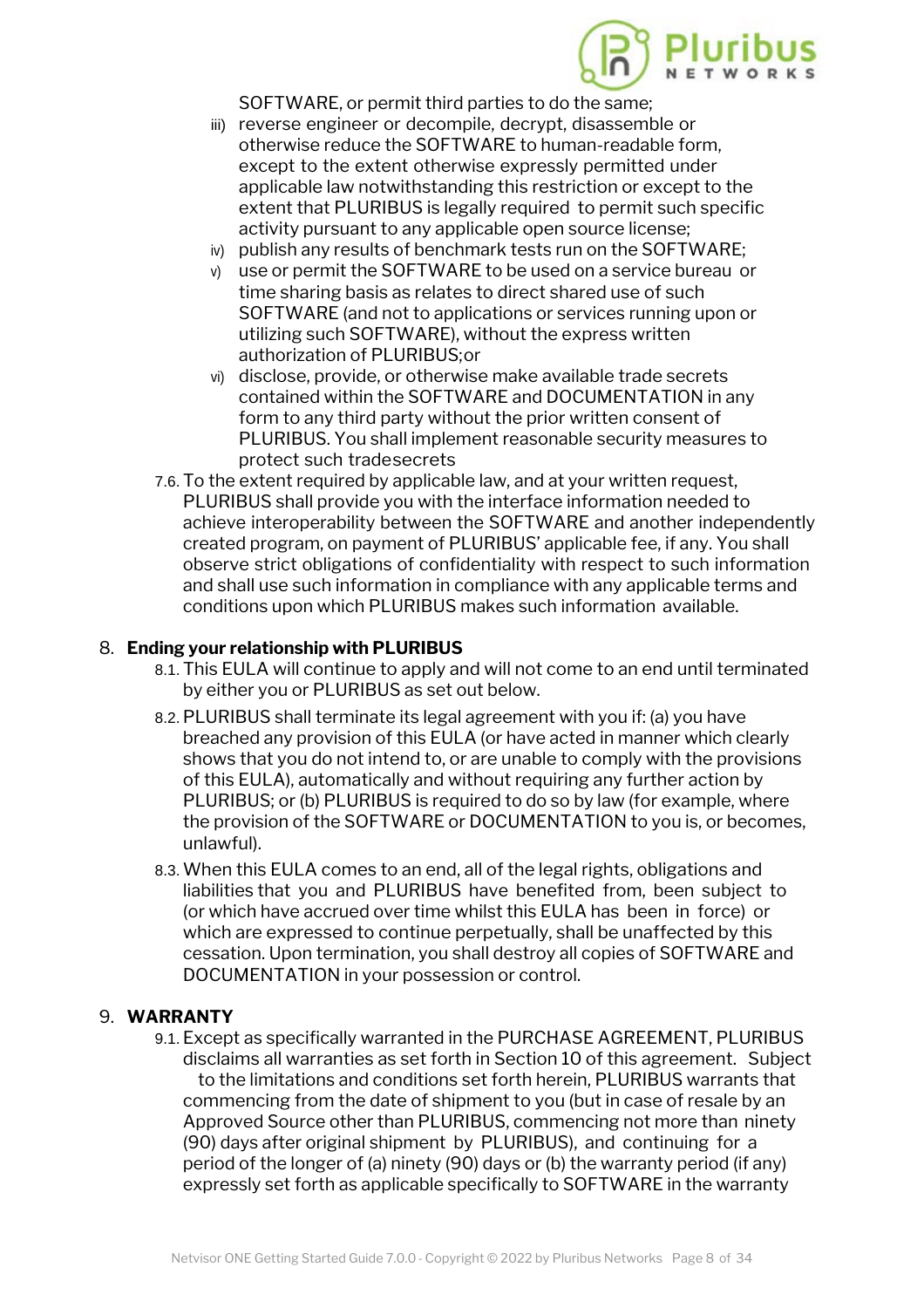

card accompanying the product of which the SOFTWARE is a part (the "Product") (if any): (a) the media on which the S[OFTWARE is furnished will be](https://www.pluribusnetworks.com) free of defects in materials and workmanship under normal use; and (b) the SOFTWARE substantially conforms to the DOCUMENTATION.

- 9.2.The date of shipment of a Product by PLURIBUS is set forth on the packaging material in which the Product is shipped. Except for the foregoing, the SOFTWARE is provided "AS IS". This limited warranty extends only to the SOFTWARE purchased from an Approved Source by a user who is the first registered end user. Your sole and exclusive remedy and the entire liability of PLURIBUS and its suppliers under this limited warranty will be (i) replacement of defective media and/or (ii) at PLURIBUS ' option, repair, replacement, or refund of the purchase price of the SOFTWARE, in both cases subject to the condition that any error or defect constituting a breach of this limited warranty is reported to the Approved Source supplying the Software to you, within the warranty period. PLURIBUS or the Approved Source supplying the SOFTWARE to you may, at its option, require return of the SOFTWARE and/or DOCUMENTATION as a condition to theremedy.
- 9.3. In no event does PLURIBUS warrant that the SOFTWARE is error free or that you will be able to operate the SOFTWARE without problems or interruptions. In addition, due to the continual development of new techniques for intruding upon and attacking networks, PLURIBUS does not warrant that the SOFTWARE or any equipment, system or network on which the SOFTWARE is used will be free of vulnerability to intrusion or attack.
- 9.4.This warranty does NOT apply if the SOFTWARE, Product or any other equipment upon which the SOFTWARE is authorized to be used (a) has been altered, except by PLURIBUS or its authorized representative, (b) has not been installed, operated, repaired, or maintained in accordance with instructions supplied by PLURIBUS, (c) has been subjected to abnormal physical or electrical stress, abnormal environmental conditions, misuse, negligence, or accident; or (d) is licensed for beta, evaluation, testing or demonstration purposes. The SOFTWARE warranty also does not apply to (e) any temporary SOFTWARE modules; (f) any SOFTWARE not posted on the software update or support site on Pluribus' web page: (g) any SOFTWARE that PLURIBUS expressly provides on an "AS IS" basis on PLURIBUS software update or support site on Pluribus' web page: (h) any SOFTWARE for which PLURIBUS or an Approved Source does not receive a license fee; and (i) SOFTWARE supplied by any third party which is not an Approved Source.

#### 10. **EXCLUSION OF WARRANTIES**

- 10.1.NOTHING IN EULA, INCLUDING SECTIONS 10 AND 11, SHALL EXCLUDE OR LIMIT PLURIBUS' WARRANTY OR LIABILITY FOR LOSSES WHICH MAY NOT BE LAWFULLY EXCLUDED OR LIMITED BY APPLICABLE LAW. SOME JURISDICTIONS DO NOT ALLOW THE EXCLUSION OF CERTAIN WARRANTIES OR CONDITIONS OR THE LIMITATION OR EXCLUSION OF LIABILITY FOR LOSS OR DAMAGE CAUSED BY NEGLIGENCE, BREACH OF CONTRACT OR BREACH OF IMPLIED TERMS, OR INCIDENTAL OR CONSEQUENTIAL DAMAGES. ACCORDINGLY, ONLY THE LIMITATIONS WHICH ARE LAWFUL IN YOUR JURISDICTION WILL APPLY TO YOU AND OUR LIABILITY IS LIMITED IN ALL CASES TO THE MAXIMUM EXTENT PERMITTED BY LAW.
- 10.2.YOU EXPRESSLY UNDERSTAND AND AGREE THAT YOUR USE OF THE SOFTWARE AND DOCUMENTATION IS AT YOUR SOLE RISK AND THAT THE SOFTWARE AND DOCUMENTATION IS PROVIDED "AS IS" AND "AS AVAILABLE."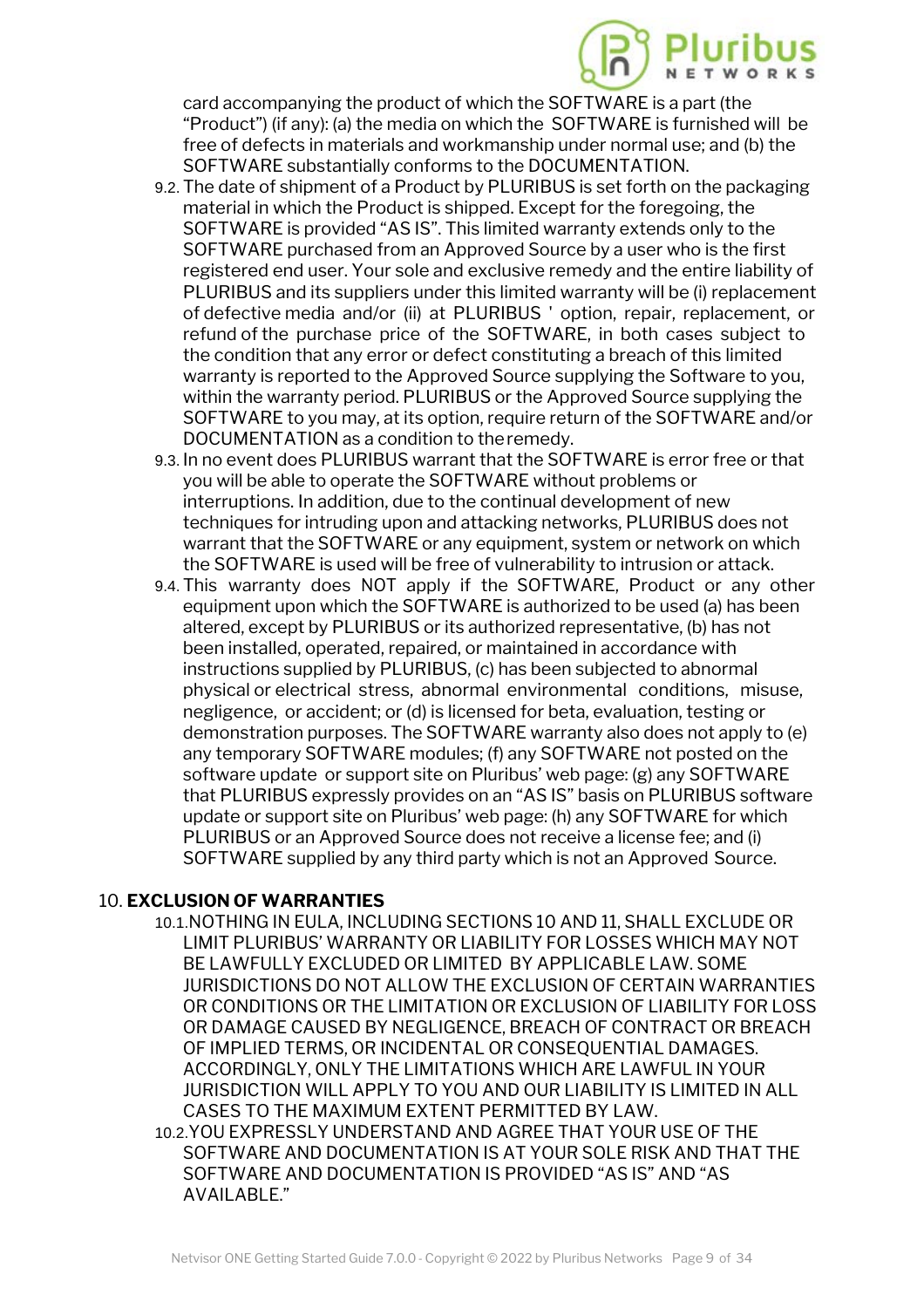

- 10.3.IN PARTICULAR, PLURIBUS DOES NOT REPRE[SENT OR WARRANT TO YOU](https://www.pluribusnetworks.com) THAT:
	- a) YOUR USE OF THE SOFTWARE AND DOCUMENTATION WILL MEET YOUR REQUIREMENTS,
	- b) YOUR USE OF THE SOFTWARE OR ACCESS TO THE DOCUMENTATION WILL BE UNINTERRUPTED, TIMELY, SECURE OR FREE FROM ERROR,
	- c) ANY INFORMATION OBTAINED BY YOU AS A RESULT OF YOUR USE OF THE SOFTWARE AND DOCUMENTATION WILL BE ACCURATE OR RELIABLE,AND
	- d) THAT DEFECTS IN THE OPERATION OR FUNCTIONALITY OF ANY SOFTWARE PROVIDED TO YOU WILL BECORRECTED.
- 10.4.ANY MATERIAL DOWNLOADED OR OTHERWISE OBTAINED THROUGH THE USE OF THE SOFTWARE IS DONE AT YOUR OWN DISCRETION AND RISK AND YOU, AND NOT PLURIBUS, WILL BE RESPONSIBLE FOR ANY DAMAGE TO YOUR COMPUTER SYSTEM OR OTHER DEVICES OR LOSS OF DATA THAT RESULTS FROM THE DOWNLOAD OF ANY SUCH MATERIAL.
- 10.5.NO ADVICE OR INFORMATION, WHETHER ORAL OR WRITTEN, OBTAINED BY YOU FROM PLURIBUS SHALL CREATE ANY WARRANTY NOT EXPRESSLY STATED IN THISEULA.
- 10.6.PLURIBUS FURTHER EXPRESSLY DISCLAIMS ALL WARRANTIES AND CONDITIONS OF ANY KIND, WHETHER EXPRESS OR IMPLIED, INCLUDING, BUT NOT LIMITED TO THE IMPLIED WARRANTIES AND CONDITIONS OF MERCHANTABILITY, FITNESS FOR A PARTICULAR PURPOSE ANDNON-INFRINGEMENT.

#### 11. **LIMITATION OF LIABILITY**

- 11.1.SUBJECT TO THE OVERALL PROVISION IN PARAGRAPH 10.1 ABOVE, YOU EXPRESSLY UNDERSTAND AND AGREE THAT PLURIBUS, SHALL NOT BE LIABLE TO YOUFOR:
	- a) ANY DIRECT, INDIRECT, INCIDENTAL, SPECIAL CONSEQUENTIAL OR EXEMPLARY DAMAGES WHICH MAY BE INCURRED BY YOU, HOWEVER CAUSED AND UNDER ANY THEORY OF LIABILITY. THIS SHALL INCLUDE, BUT NOT BE LIMITED TO, ANY LOSS OF PROFIT (WHETHER INCURRED DIRECTLY OR INDIRECTLY), ANY LOSS OF GOODWILL OR BUSINESS REPUTATION, ANY LOSS OF DATA SUFFERED, COST OF PROCUREMENT OF SUBSTITUTE GOODS OR SERVICES, OR OTHER INTANGIBLE LOSS;
	- b) ANY LOSS OR DAMAGE WHICH MAY BE INCURRED BY YOU, INCLUDING BUT NOT LIMITED TO LOSS OR DAMAGE AS A RESULT OF: 1. ANY CHANGES WHICH PLURIBUS MAY MAKE TO THE SOFTWARE OR DOCUMENTATION, OR FOR ANY PERMANENT OR TEMPORARY CESSATION IN THE PROVISION OF THE SOFTWARE (OR ANY FEATURES WITHIN THE SOFTWARE); OR 2. THE DELETION OF, CORRUPTION OF, OR FAILURE TO STORE, ANY CONTENT AND OTHER COMMUNICATIONS DATA MAINTAINED OR TRANSMITTED BY OR THROUGH YOUR USE OF THE SOFTWARE.
- 11.2.THE LIMITATIONS ON PLURIBUS'S LIABILITY TO YOU IN PARAGRAPH 11.1 ABOVE SHALL APPLY WHETHER OR NOT PLURIBUS HAS BEEN ADVISED OF OR SHOULD HAVE BEEN AWARE OF THE POSSIBILITY OF ANY SUCH LOSSES ARISING.
- 11.3.IN NO EVENT SHALL THE AGGREGATE LIABILITY OF PLURIBUS EXCEED \$5,000. OR EXCEED THE PRICE PAID BY CUSTOMER TO ANY APPROVED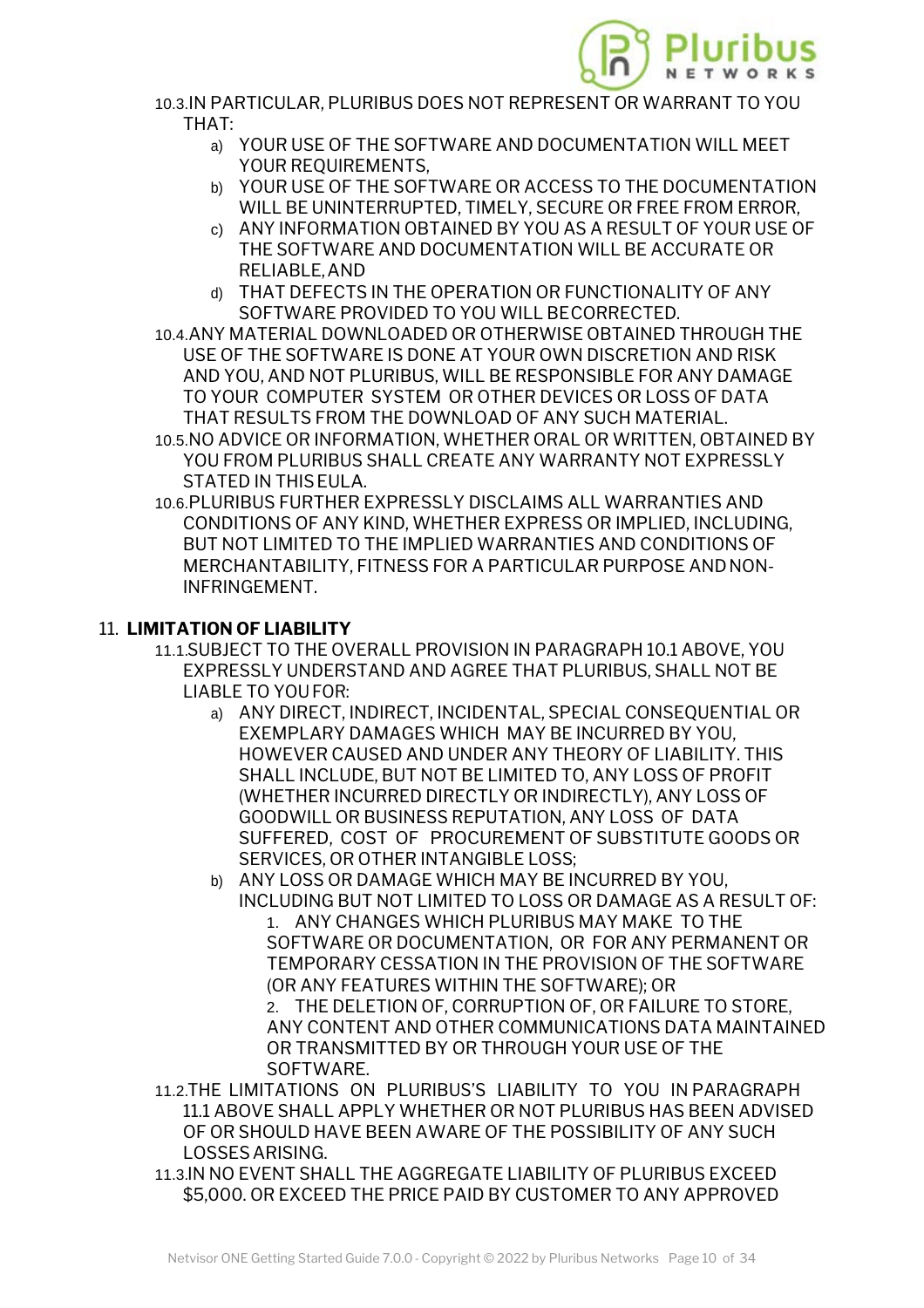

SOURCE FOR THE SOFTWARE THAT GAVE RI[SE TO THE CLAIM OR IF THE](https://www.pluribusnetworks.com) SOFTWARE IS PART OF ANOTHER PRODUCT, THE PRICE PAID FOR SUCH OTHER PRODUCT. THIS LIMITATION OF LIABILITY FOR SOFTWARE IS CUMULATIVE AND NOT PER INCIDENT (I.E. THE EXISTENCE OF TWO OR MORE CLAIMS WILL NOT ENLARGE THISLIMIT).

- 11.4.You acknowledge and agree that PLURIBUS has set its prices and entered into this EULA and any Purchase Agreement or Purchase Order with you in reliance upon the disclaimers of warranty and the limitations of liability set forth herein, that the same reflect an allocation of risk between the parties (including the risk that a contract remedy may fail of its essential purpose and cause consequential loss), and that the same form an essential basis of the bargain between the parties.
- 12. The **Software** may contain or be delivered with one or more components, which may include third-party components, identified by Pluribus in the Documentation, readme.txt file, third-party click-accept or elsewhere (e.g. on www.pluribusnetworks.com) (the "Identified Component(s)") as being subject to different license agreement terms, disclaimers of warranties, limited warranties or other terms and conditions (collectively, "Additional Terms") than those set forth herein. You agree to the applicable Additional Terms for any such Identified Component(s).
	- 12.1.Notwithstanding other statements in this EULA, third party software including free, Copyleft and open source software components (collectively referred to as "Third Party Software") are distributed in compliance with the particular licensing terms and conditions attributable to the Third Party Software. PLURIBUS provides the Third Party Software to You "AS IS" without any warranties or indemnities of any kind.
	- 12.2.Copyright notices and licensing terms and conditions applicable to the Third Party Software will be available for review on the Pluribus' web site, and are included on the media on which you received the SOFTWARE within a "ATTRIBUTIONS" file (e.g., attributions.pdf or attributions.txt) included within the downloaded files, and/or reproduced within the materials or DOCUMENTATION accompanying the SOFTWARE.

#### 13. **Audit**

13.1.PLURIBUS reserves the right to take steps PLURIBUS believes are reasonably necessary or appropriate to enforce and/or verify compliance with any part of this EULA. You agree that PLURIBUS has the right, without liability to you, to disclose any USAGE INFORMATION to law enforcement authorities, government officials, and/or a third party, as PLURIBUS believes is reasonably necessary or appropriate to enforce and/or verify compliance with any part of this EULA (including but not limited to PLURIBUS' right to cooperate with any legal process relating to your use of the SOFTWARE, and/or a third-party claim that your use of the SOFTWARE is unlawful and/or infringes such third party rights).

#### 14. **General legalterms**

14.1.This EULA constitutes the whole legal agreement between you and PLURIBUS and governs your use of the SOFTWARE and DOCUMENTATION and completely replaces any prior agreements between you and PLURIBUS in relation to the SOFTWARE and DOCUMENTATION (but excluding any SOFTWARE and DOCUMENTATION which PLURIBUS may provide to you under a separate written agreement).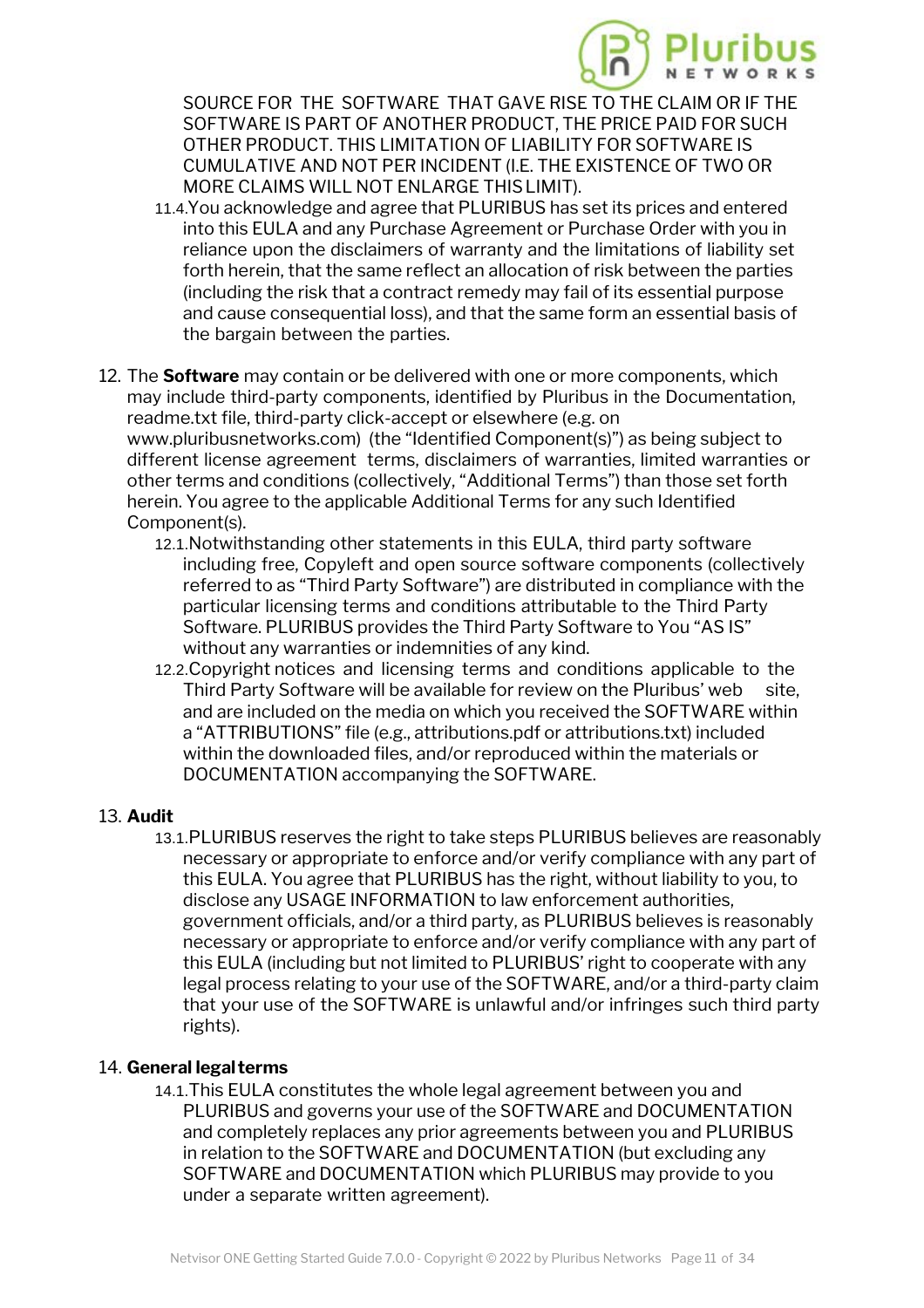

- 14.2.You agree that PLURIBUS may provide you wit[h notices, including those](https://www.pluribusnetworks.com) regarding changes to this EULA, by email, regular mail, or via the user interface implemented by the SOFTWARE.
- 14.3.You agree that if PLURIBUS does not exercise or enforce any legal right or remedy which is contained in this EULA (or which PLURIBUS has the benefit of under any applicable law), this will not be taken to be a formal waiver of PLURIBUS' rights and that those rights or remedies will still be available to PLURIBUS.
- 14.4.If any court of law or arbitration panel, having the jurisdiction to decideon this matter, rules that any provision of this EULA is invalid, then that provision will be removed from this EULA without affecting the rest of this EULA. The remaining provisions of this EULA will continue to be valid and enforceable.
- 14.5.You and PLURIBUS agree that this EULA, and your relationship with PLURIBUS under this EULA, shall be governed by the laws of the State of California without regard to its conflict of lawsprovisions.
- 14.6.The SOFTWARE and DOCUMENTATION is deemed to include "commercial computer software" and "commercial computer software documentation," respectively, pursuant to DFAR Section 227.7202 and FAR Section 12.212, as applicable. Any use, modification, reproduction, release, performance, display or disclosure of the SOFTWARE and DOCUMENTATION by the United States Government shall be governed solely by this EULA.
- 14.7.In the event that the Uniform Computer Information Transaction Act, any version thereof or a substantially similar law (collectively "UCITA") is enacted and/or interpreted as to be applicable to the performance of PLURIBUS under this Agreement, the statute shall not govern any aspect of this Purchase Agreement, any license granted hereunder, nor any of the rights and obligations of the parties pursuant to this EULA.
- 14.8.You agree that the SOFTWARE and DOCUMENTATION will not be shipped, transferred, or exported into any country or used in any manner prohibited by the United States Export Administration Act or any other exports laws, restrictions, or regulations. All rights to use the SOFTWARE and DOCUMENTATION are granted on condition that such rights are forfeited if you fail to comply with this EULA.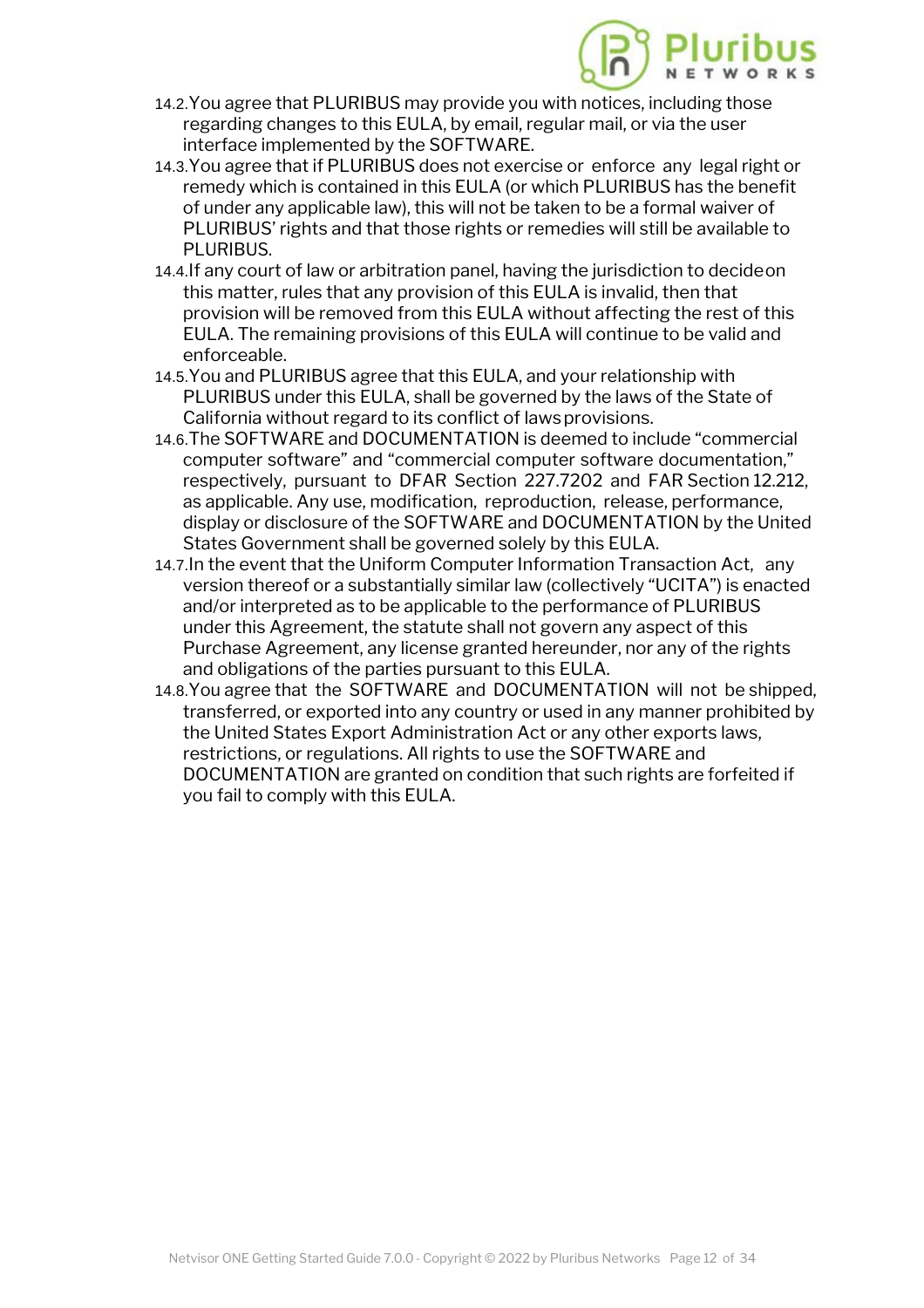

14.9.ANY CLAIM, DISPUTE, OR CONTROVERSY (W[HETHER IN CONTRACT, TORT,](https://www.pluribusnetworks.com) OR OTHERWISE, WHETHER PREEXISTING, PRESENT OR FUTURE, AND INCLUDING STATUTORY, CONSUMER PROTECTION, COMMON LAW, INTENTIONAL TORT AND EQUITABLE CLAIMS) BETWEEN YOU AND PLURIBUS, its agents, employees, principals, successors, assigns, affiliates (collectively for purposes of this paragraph, "PLURIBUS") arising from or relating to this EULA, its interpretation, or the breach, termination or validity thereof, the relationships which result from this EULA (including, to the full extent permitted by applicable law, relationships with third parties who are not signatories to this Agreement) SHALL BE EXCLUSIVELY AND FINALLY SETTLED BY ARBITRATION. THE ARBITRATION SHALL BE HELD IN SANTA CLARA, CALIFORNIA AND CONDUCTED IN ACCORDANCE WITH THE COMMERCIAL ARBITRATION RULES OF THE AMERICAN ARBITRATION ASSOCIATION. THE ARBITRATION SHALL BE CONDUCTED BEFORE THREE ARBITRATORS, ONE SELECTED BY EACH OF THE PARTIES, AND THE THIRD SELECTED BY THE FIRST TWO ARBITRATORS. JUDGMENT UPON THE AWARD RENDERED MAY BE ENTERED IN ANY COURT HAVING JURISDICTION, OR APPLICATION MAY BE MADE TO SUCH COURT FOR JUDICIAL ACCEPTANCE OF THE AWARD AND IN ORDER OF ENFORCEMENT AS THE CASE MAY BE.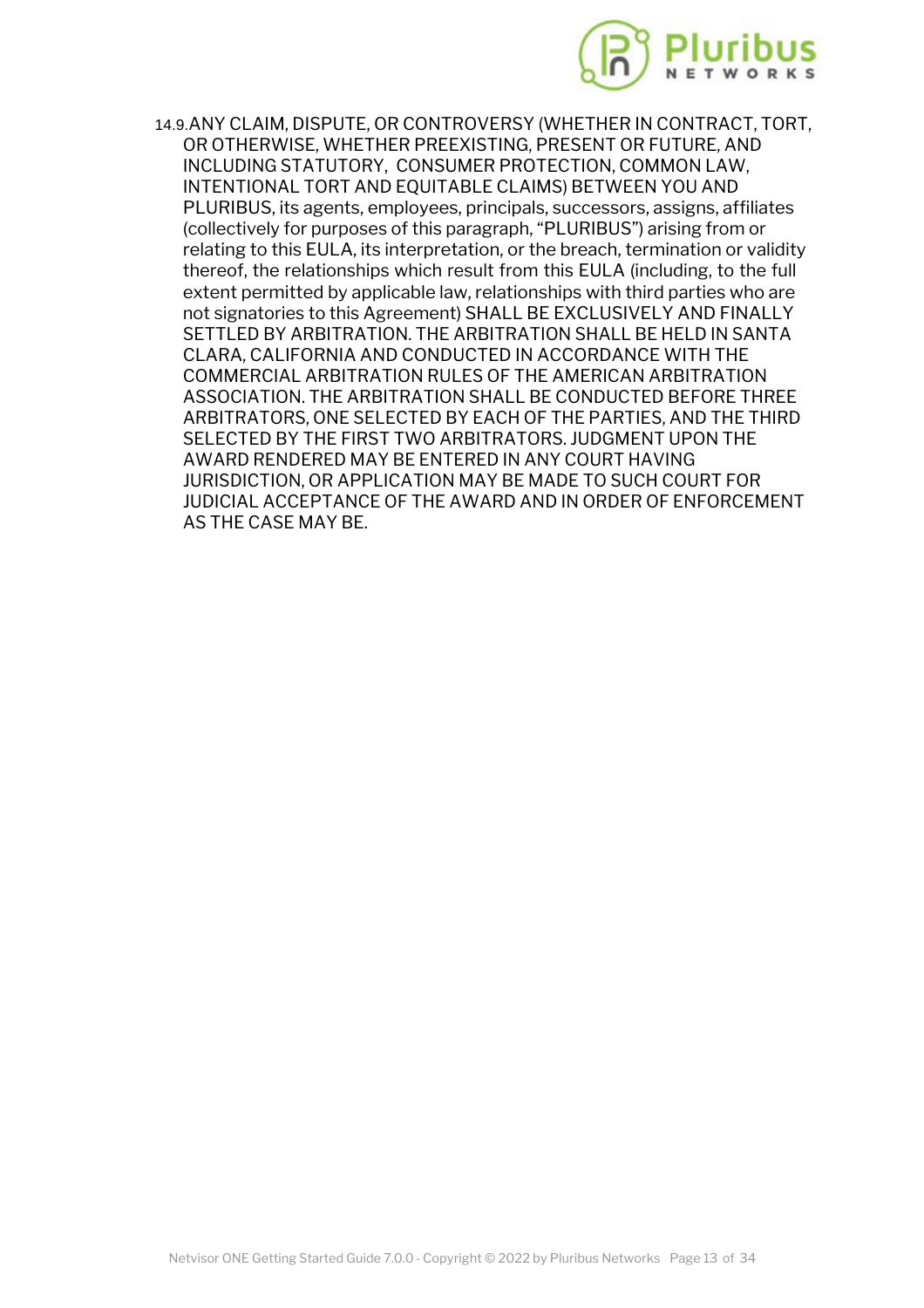

## **Glossary of Pluribus Networks' [Netvisor ONE® and](https://www.pluribusnetworks.com) UNUM Terms**

To review the Glossary, refer to the online [document](https://techdocassets.pluribusnetworks.com/netvisor/nv1_700/GSG/Glossary.html).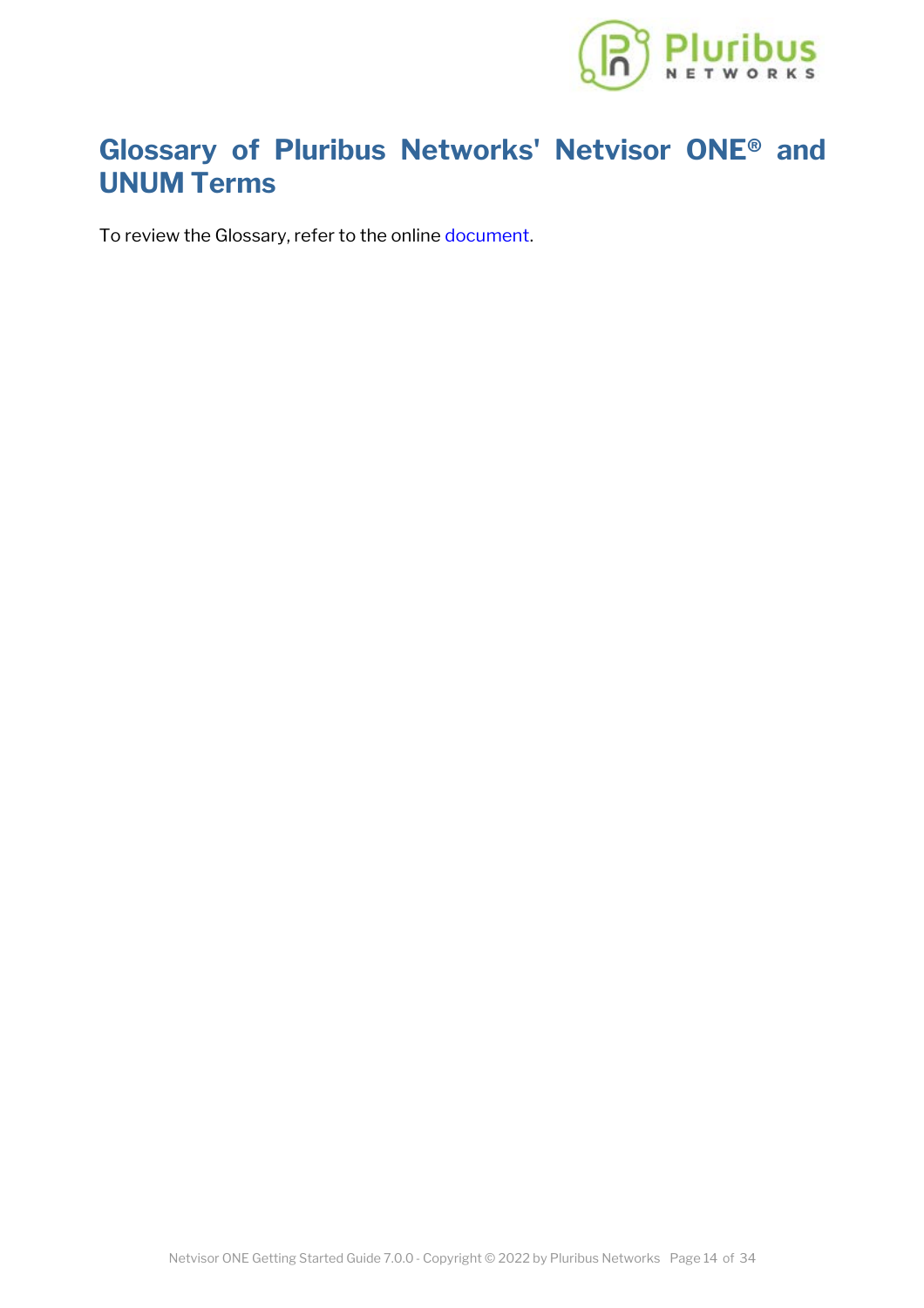

## **Introduction**

This document covers the deployment of Netvisor ONE OS on Dell Open Networking switches, Wedge switches, Edgecore switches, and Pluribus Freedom Series switches and also the process for readying for further configurations.

The main difference between Pluribus Freedom Series switches and Edgecore or Dell switches is the day-0 software installation procedure. While the Freedom Series switches come with Netvisor ONE pre-loaded and pre-licensed, the other switches require additional steps to install Netvisor ONE and apply proper licenses. See the subsequent sections in this guide for details.

Additionally, for more detailed information on Netvisor ONE and the feature configurations, refer to other documents available on [Pluribus Networks](https://www.pluribusnetworks.com/support/technical-documentation/) website.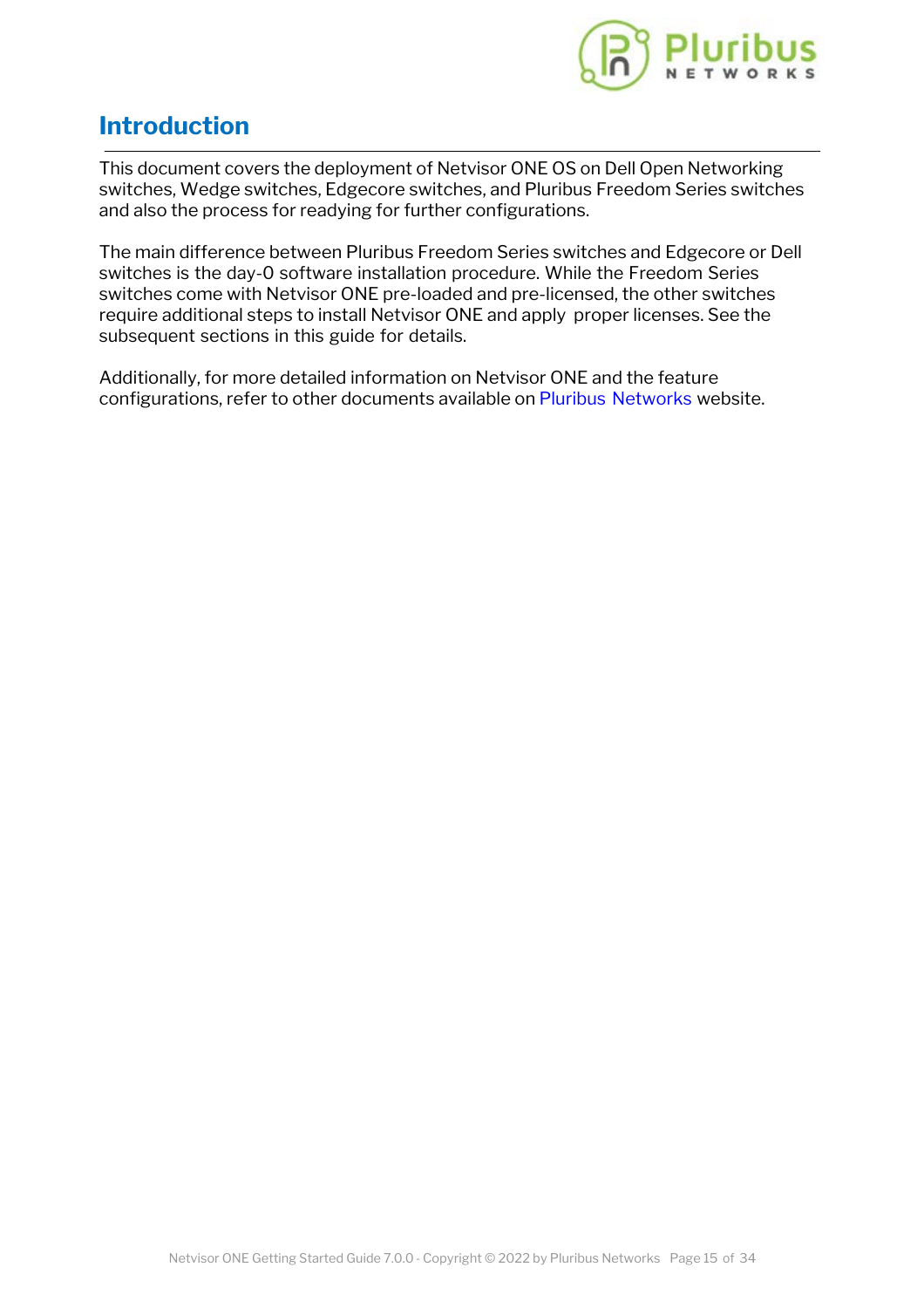

## **Hardware Installation**

Refer to the hardware installation guides of your platform of choice from the hardware manufacturer to complete the following hardware installation procedures:

- 1) Understanding Safety Considerations
- 2) Unpacking the Switch
- 3) Rack Mounting the Switch
- 4) Powering up the Switch

The steps described in this section prepare the hardware for Netvisor ONE installation.

#### **Dell Hardware Installation**

Refer to the hardware installation procedures for Dell Open Networking switches described in the [Dell Platform Getting Started Guides](https://www.dell.com/support/home/us/en/04?app=products&~ck=mn).

#### **Pluribus Networks Freedom Series Hardware Installation**

Refer to the hardware installation guides [here](https://www.pluribusnetworks.com/support/documentation-netvisor/) and follow the procedure mentioned in the document to complete the hardware installation.

**Note**: The serial port settings required to access the device via the console port are:

- · Baud rate 115200
- · Data bits 8
- Stop bits 1
- · Parity n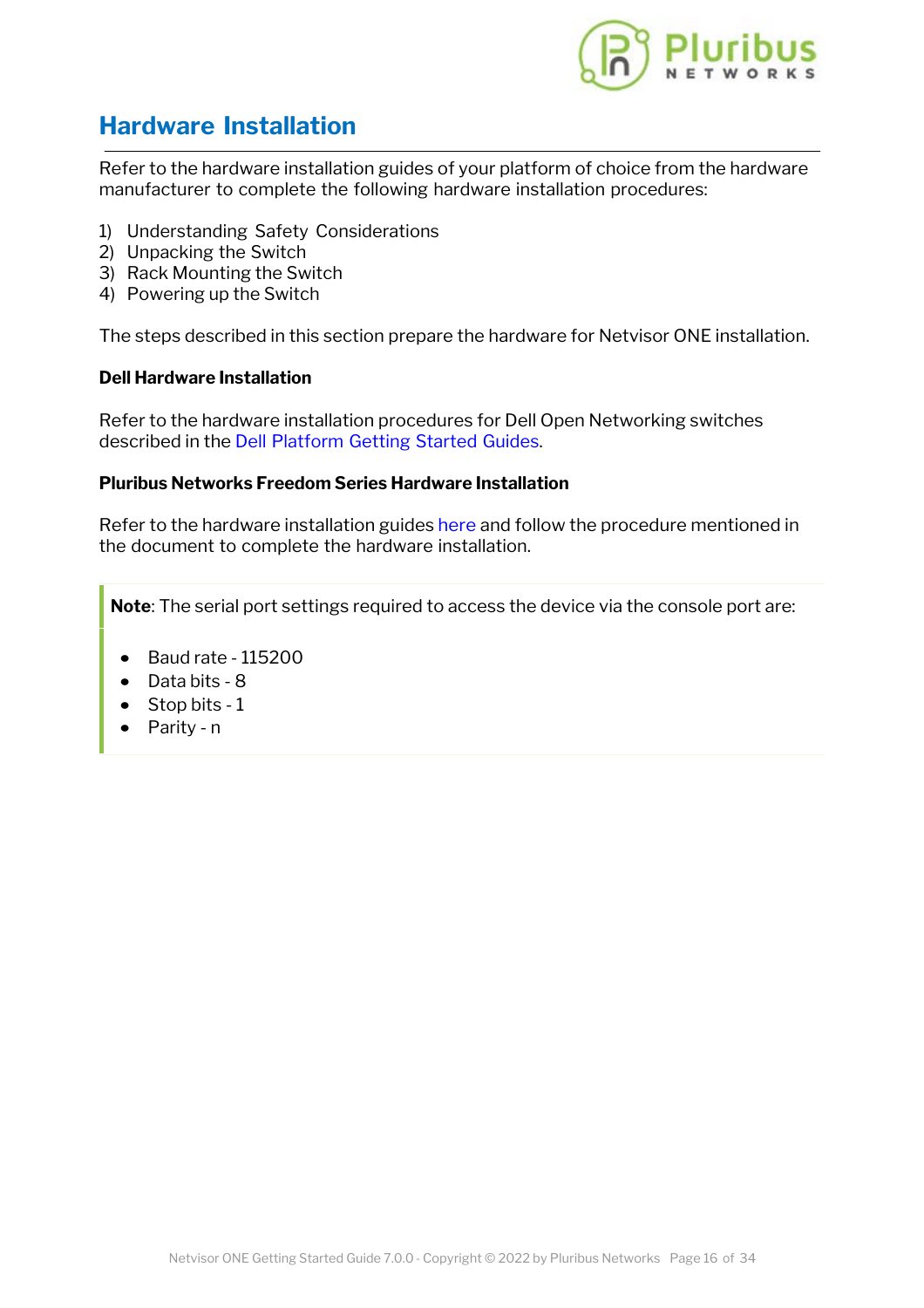

## **Installing Netvisor ONE on Dell and Edg[ecore Switches](https://www.pluribusnetworks.com)**

This section describes the procedure for installing Netvisor ONE on Wedge, Edgecore, and Dell Open Networking switches. For the installation procedure for Pluribus Freedom series switches, see the [Upgrading Netvisor ONE Software for Freedom Series](#page-28-0) [Switches](#page-28-0).

The Open Network Install Environment (ONIE) is an open source initiative that defines an open *install environment* for bare metal network switches like Dell Open Networking and Edgecore. Download an ONIE compatible Netvisor ONE operating system image from Pluribus Networks Cloud (PNC) at [cloud.pluribusnetworks.com](http://cloud.pluribusnetworks.com).

However, before you download the Netvisor ONE image from PNC, you must retrieve the *unique switch identifiers*, which is required later to activate the switch license in PNC.

## **Obtaining the Switch Unique Identifiers for Dell Switches**

For Dell switches, the unique identifier is represented by the *Service Tag,* which is a seven character identifier unique to the device.

When the network administrator connects to a Dell switch via console port for the first time (assuming that no other OS is already installed), the ONIE prompt is displayed. At the prompt type the command, onie-syseeprom and note down the Service Tag string as displayed below:

```
ONIE:/ # onie-syseeprom
TlvInfo Header:
  Id String: TlvInfo
  Version: 1
   Total Length: 179
TLV Name Code Len Value
-------------------- ---- --- -----
Part Number 0x22 6 09H9MN
Serial Number 0x23 20 CN09H9MN2829875P0037
Base MAC Address 0x24 6 14:18:77:25:5A:B9
Manufacture Date 0x25 19 05/25/2017 08:02:43
Device Version 0x26 1 1
Label Revision 0x27 3 A00
Platform Name 0x28 30 x86_64-dellemc_s4148f_c2338-r0
ONIE Version 0x29 10 3.33.1.1-4
MAC Addresses 0x2A 2 256
Manufacturer 0x2B 5 28298
Country Code 0x2C 2 CN
Vendor Name 0x2D 8 Dell EMC
Diag Version 0x2E 10 3.33.3.0-1
Service Tag 0x2F 7 5MP6XC2
Vendor Extension 0xFD 4 0x00 0x00 0x02 0xA2
Product Name 0x21 8 S4148-ON
CRC-32 0xFE 4 0x0CF1D9FF
Checksum is valid.
```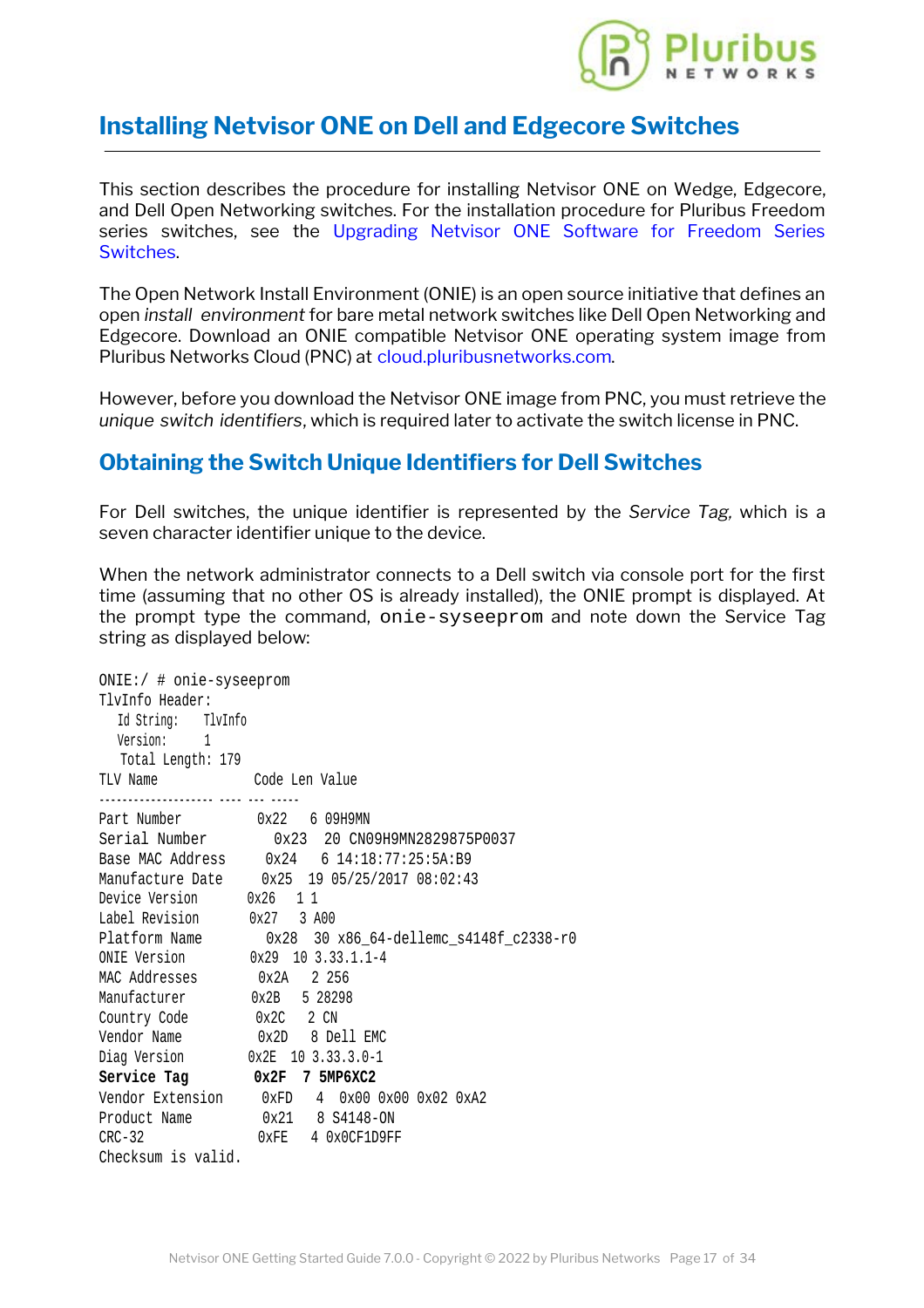

## **Installing Netvisor ONE on Dell and Edg[ecore Switches](https://www.pluribusnetworks.com) (cont'd)**

You can also find the service tag from the label of the packaging material as well. The service tag is also located on the device. See the examples (from the packaging label and the top cover of the device) in the figures below:



*Figure - 1: Service Tag Location on the Packaging Label*



*Figure - 2: Service Tag Location on theDevice*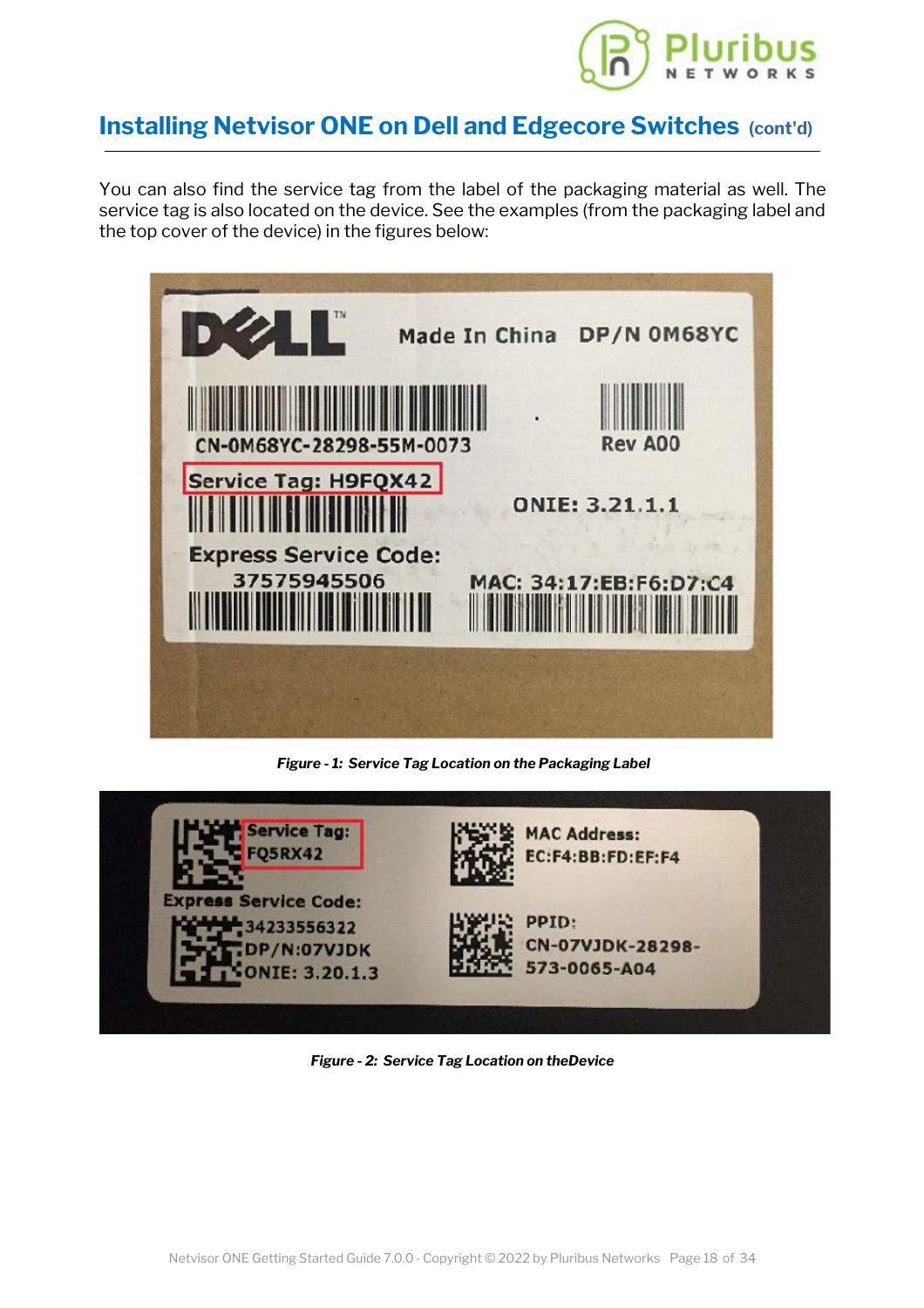

## **Installing Netvisor ONE on Dell and Edg[ecore Switches](https://www.pluribusnetworks.com) (cont'd)**

## **Obtaining the Switch Unique Identifiers for Edgecore Switches**

For Edgecore switches, the unique identifier is represented by the *Serial Number*.

When the network administrator connects to an Edgecore switch via console for the first time (assuming that no other OS is already installed), the ONIE prompt is displayed.

At the prompt type the command, onie-syseeprom and note down the Serial Number string as displayed:

| ONIE:/ # onie-syseeprom            |                                                  |
|------------------------------------|--------------------------------------------------|
| TlvInfo Header:                    |                                                  |
| Id String: TlvInfo                 |                                                  |
| Version: 1                         |                                                  |
| Total Length: 168                  |                                                  |
| TLV Name Code Len Value            |                                                  |
|                                    | Manufacture Date   0x25  19 06/30/2016  15:04:19 |
|                                    |                                                  |
| Label Revision 0x27 4 R01J         |                                                  |
|                                    |                                                  |
| ONIE Version 0x29 13 2015.11.00.05 |                                                  |
| Manufacturer 0x2B 6 Accton         |                                                  |
| Country Code 0x2C 2 TW             |                                                  |
|                                    | Base MAC Address  0x24  6 CC:37:AB:F5:37:74      |
|                                    | Serial Number 0x23 14 571254X1626007             |
| Part Number 0x22 13 FP1ZZ5654001A  |                                                  |
|                                    | Product Name 0x21 15 5812-54X-0-AC-F             |
| MAC Addresses 0x2A 2 74            |                                                  |
|                                    |                                                  |
| $CRC-32$                           | 0xFE 4 0xCB35E235                                |
| Checksum is valid.                 |                                                  |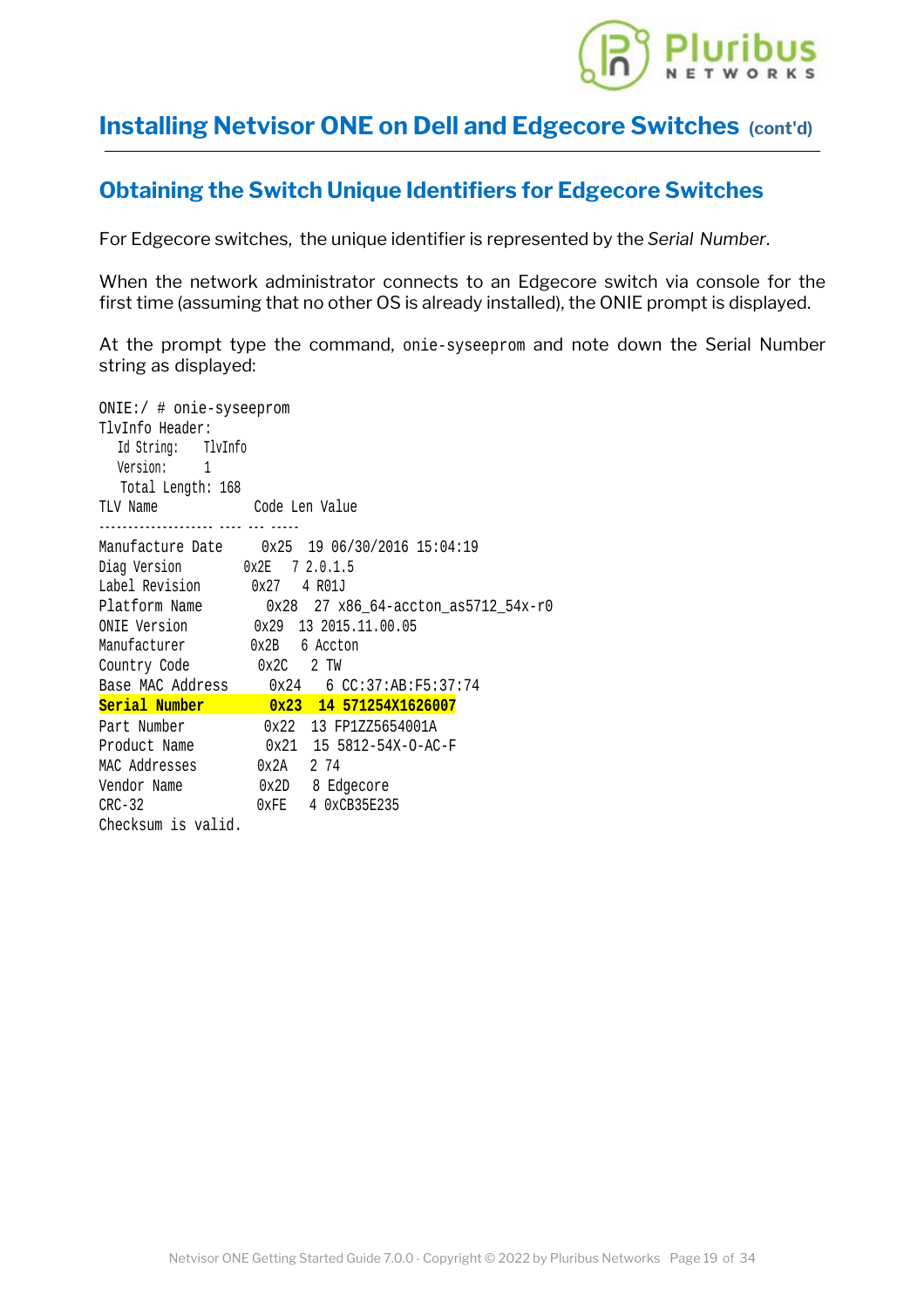

## **Downloading Netvisor ONE ONIE I[mage from Pluribus](https://www.pluribusnetworks.com) Networks Cloud**

For a quick introduction on the services offered by Pluribus Networks Cloud (PNC), refer to the links:

- · Getting started: <https://www.pluribusnetworks.com/get-started/>
- · PN Cloud Overview video: [https://www.pluribusnetworks.com/resources/pluribus](https://www.pluribusnetworks.com/resources/pluribus-networks-cloud-overview/)[networks-cloud-overview/](https://www.pluribusnetworks.com/resources/pluribus-networks-cloud-overview/)

Netvisor ONE supports multiple online and offline installation methods. However, this sections describes the offline installation method with the assumption that the switches do not have access to the internet and PNC.

**Note**: For offline installation process, a USB drive is required to save both the Netvisor ONE software and the license files.

**Note**: It is mandatory to save the license files to the USB stick along with Netvisor ONE software. The installation process cannot be completed if you do have the license files.

To download and install Netvisor ONE:

- 1. Access the latest Netvisor ONE ONIE software from PNC: click **DOWNLOADS** --> **CURRENT** in the left-hand menu panel (**Figure 3** below).
- 2. Download an image: click the Download button against the ONIE version that you would like to download (**Figure 3**) and save the image to the FAT formatted USB stick root folder: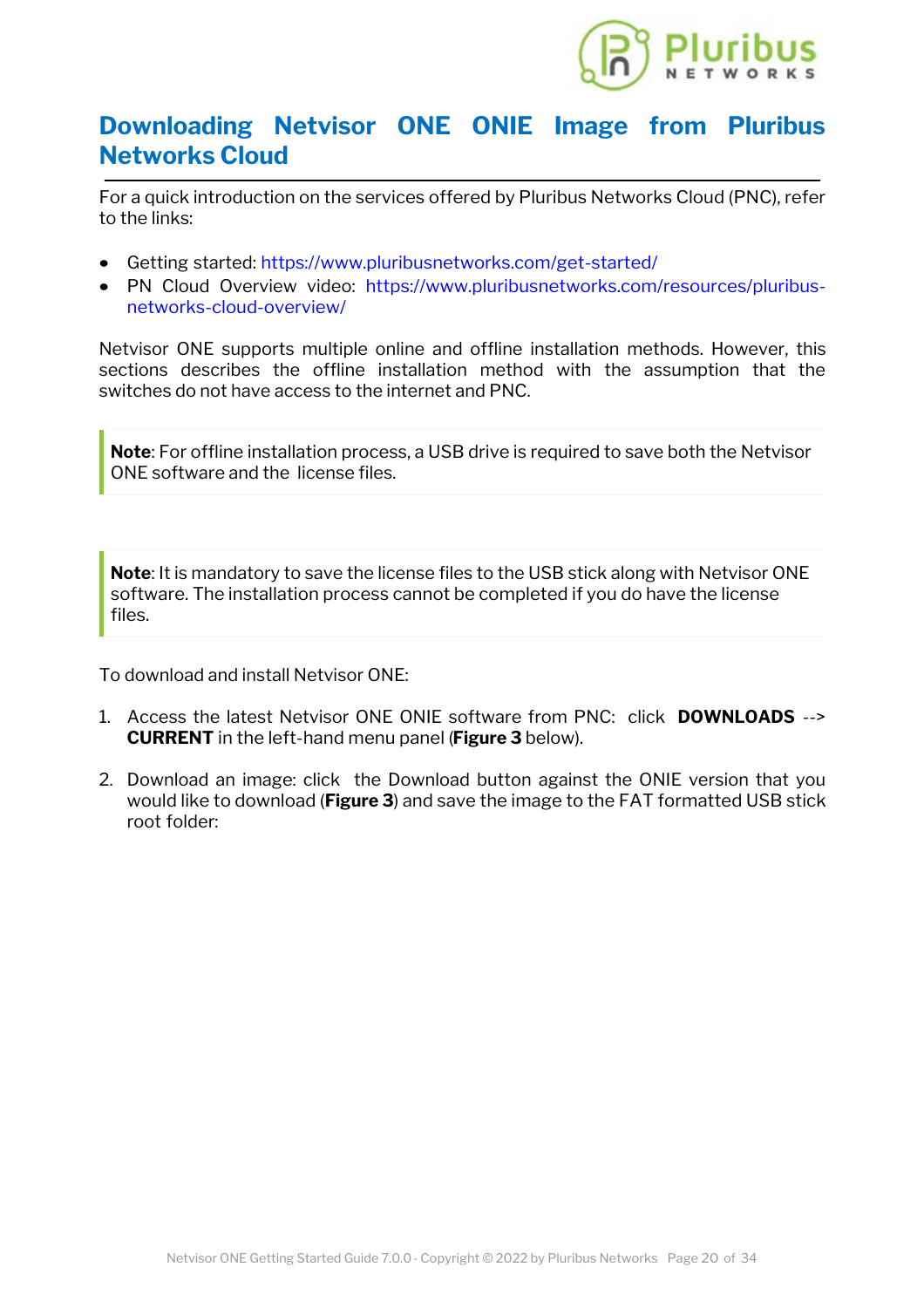|                                                                                | Pluribus Networks Cloud                                                                                                                                                                                                                            |             |                                         |                                                                                                                                                                     |               |                                       | Welcome                          |
|--------------------------------------------------------------------------------|----------------------------------------------------------------------------------------------------------------------------------------------------------------------------------------------------------------------------------------------------|-------------|-----------------------------------------|---------------------------------------------------------------------------------------------------------------------------------------------------------------------|---------------|---------------------------------------|----------------------------------|
| <b>N</b> DASHBOARD<br>C ACTIVATIONS<br>---------------------<br><b>DEVICES</b> | <b>SOFTWARE</b><br>OPEN NETVISOR LINUX - 1ST TIME INSTALL<br>This image is used for newly purchased or RMA'd products that do not have ONVL installed.                                                                                             |             | Click Current to access Netvisor images |                                                                                                                                                                     |               | Click to download ONIE Netvisor image |                                  |
| <b>L</b> DOWNLOADS<br>CORRELL                                                  | Name                                                                                                                                                                                                                                               | Version     | Platform                                | Checksum                                                                                                                                                            | Documentation | Download                              |                                  |
| AND FINEL<br>                                                                  | ONIE 6.1.0 HF2                                                                                                                                                                                                                                     | 6.1.0-18195 | ONVL                                    | NH2x7b4753def25eE@RebXZn77daEaf                                                                                                                                     | a a           | <b>A</b> Download                     | $\mathbf{R}$                     |
| TERRIT S<br>***********************<br><b>O</b> SUPPLIET CENTER                | <b>ONIE 6.0.4 GA</b>                                                                                                                                                                                                                               | 6.0.4-17029 | ONVL                                    | 82x79x5a9x48f1db414dc77f41988397                                                                                                                                    |               | & Downto                              | $\left\vert \star \right\rangle$ |
|                                                                                | ONVL 5.2.1 ONIE HF2                                                                                                                                                                                                                                | 5.2.1-15700 | ONVL                                    | 761c7bf278195pf2zb5388289484c5bb                                                                                                                                    |               | <b>A</b> Download                     | $\pmb{\ast}$                     |
|                                                                                | <b>ONIE 5.1.0 HF5</b>                                                                                                                                                                                                                              | 5.1.0-15080 | ONVL                                    | b682526c32x1x43de511b2e83c954468                                                                                                                                    |               | <b>A</b> Download                     | $\rightarrow$                    |
|                                                                                | ONVL 6.0.0 ONIE HF1                                                                                                                                                                                                                                | 6.0.0-16334 | ONVL                                    | s7clxZicfr#Scca790ad3sZdc1910Zd3                                                                                                                                    |               | <b>A</b> Download                     | $\star$                          |
|                                                                                | ONVL 5.2.0 ONIE GA                                                                                                                                                                                                                                 | 5.2.0-15650 | ONVL                                    | Rdoll785ddRf acFRddZ71nR276576cd39                                                                                                                                  | n m           | <b>A</b> Download                     | $\pmb{\star}$                    |
|                                                                                | ONVL 5.1.1 ONIE GA                                                                                                                                                                                                                                 | 5.1.1-15300 | ONVL                                    | d609fe863=1c51b348qc478e956d9f67                                                                                                                                    |               | A Download                            | $\star$                          |
|                                                                                | ONVL 5.1.2 ONIE GA                                                                                                                                                                                                                                 | 5.1.2-15459 | ONVL                                    | deab35288d944ff88e61b7345189ff82                                                                                                                                    |               | <b>A</b> Downooud                     | $\sqrt{\pi}$                     |
|                                                                                | ONVL 5.1.0 ONIE HF3                                                                                                                                                                                                                                | 5.1.0-15027 | ONVL                                    | 6c834ec6fee822pd481471flodc5d218                                                                                                                                    |               | & Download                            | $\bullet$                        |
|                                                                                | ONVL 3.0.0 HF1 ONIE                                                                                                                                                                                                                                | 3.0.0-12817 | ONVL                                    | 309890935f40b5f1d10ed064fc2ccf12                                                                                                                                    |               | <b>A</b> Download                     | $\star$                          |
|                                                                                | OPEN NETVISOR LINUX - UPGRADES<br>This represents the most current, generally available version of ONVL. In order stay current on any new features, bug fixes and product enhancements, Pluribus recommends that you install this version of ONVL. |             |                                         |                                                                                                                                                                     |               |                                       |                                  |
|                                                                                | Name                                                                                                                                                                                                                                               | Version     | Platform                                | Checksum                                                                                                                                                            | Documentation | Download                              |                                  |
|                                                                                | ONVL 6.1.0 HF2 (Upgrades from 3.1.1 and earlier)                                                                                                                                                                                                   | 6.1.0-18195 | ONVL                                    | <b16d18act189e12cad761b69fcdce2p< td=""><td></td><td><b>4</b> <i>Downings</i></td><td><math display="inline">\bullet</math></td></b16d18act189e12cad761b69fcdce2p<> |               | <b>4</b> <i>Downings</i>              | $\bullet$                        |
|                                                                                | ONVL 6.1.0 HF2 (Upgrades from 5.0.0 and later)                                                                                                                                                                                                     | 6.1.0-18195 | <b>ONVL</b>                             | 817u65F9161F74242f1d38ca969fb7c2                                                                                                                                    |               | A Downhad                             | $\mathbf{r}$                     |
|                                                                                | ONVL 6.0.4 GA (Upgrades from 3.1.1 and earlier)                                                                                                                                                                                                    | 6.0.4-17029 | ONVL                                    | 850x019x9f70c1794c0fff2x4c63fcc0                                                                                                                                    |               | & Download                            | $\pmb{\ast}$                     |
|                                                                                | ONVL 6.0.4 GA (Upgrades from 5.0.0 and later)                                                                                                                                                                                                      | 6.0.4-17029 | ONVL                                    | 6edbo31c128cd81468d8c4d8bfc5c89b                                                                                                                                    |               | & Downham                             | $\blacktriangleright$            |
|                                                                                | ONVL 5.2.0 HF1 (Upgrades from 5.0.0 and later)                                                                                                                                                                                                     | 5.2.0-15652 | <b>ONVL</b>                             | 515884cfb7af4768eds864fcb8e5ea57                                                                                                                                    |               | & Downing                             | ★                                |

#### *Figure 3 - Pluribus Networks Cloud Software Download Page*

**Note:** Ensure that the USB stick is of FAT32 format.

**Note:** Release notes are also available for download from the **Documentation** column. It is recommended that you download and review the release notes before you begin the ONIE installation process.

3. Verify the MD5 checksum of the downloaded Netvisor image against the MD5 checksum obtained from the cloud: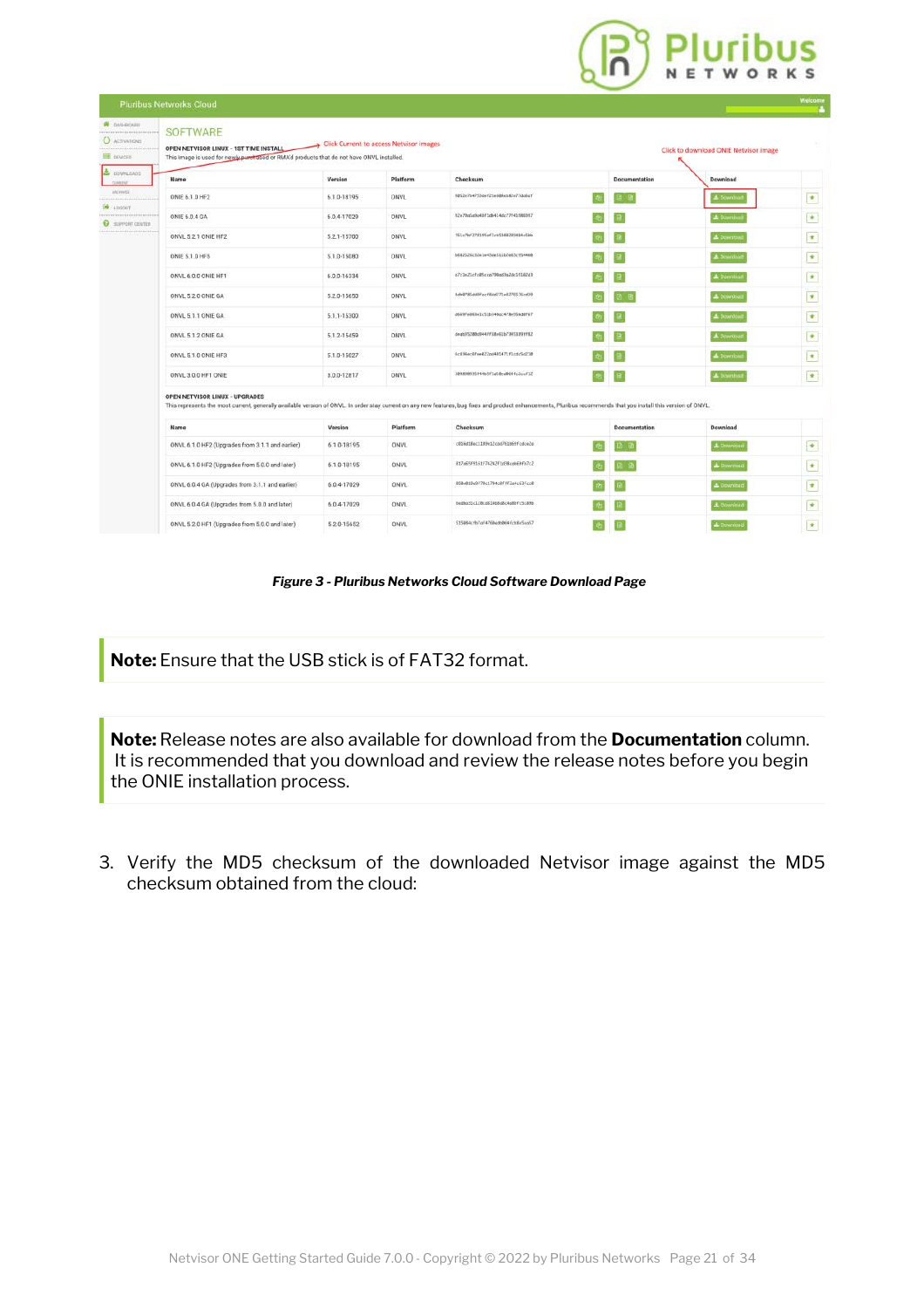# **Pluribus**

|                                                                   | Pluribus Networks Cloud                                                                                                                                                                                                                            |             |             |                                                                                                                                                                 |                         |                   | Welcome                  |
|-------------------------------------------------------------------|----------------------------------------------------------------------------------------------------------------------------------------------------------------------------------------------------------------------------------------------------|-------------|-------------|-----------------------------------------------------------------------------------------------------------------------------------------------------------------|-------------------------|-------------------|--------------------------|
| <b>N</b> DASHIONED<br>C ACTIVATIONS<br><br><b>DEVICES</b>         | <b>SOFTWARE</b><br>OPEN NETVISOR LINUX - 1ST TIME INSTALL<br>This image is used for newly purchased or RMA'd products that do not have ONVL installed.                                                                                             |             |             |                                                                                                                                                                 | Nerify the MD5 checksum |                   |                          |
| <b>EL DOWNLOADS</b><br>CHREST                                     | Name                                                                                                                                                                                                                                               | Version     | Platform    | Checksum                                                                                                                                                        | Documentation           | Download          |                          |
| ANDVIVES<br>                                                      | ONIE 6.1.0 HF2                                                                                                                                                                                                                                     | 6.1.0-18195 | ONVL        | 9852x7b4753def25eE@Reb32x77dataf                                                                                                                                | 日日                      | <b>A</b> Download | $\pmb{\ast}$             |
| $+ 100001$<br>------------------------<br><b>O</b> SUPPORT CENTER | <b>ONIE 6.0.4 GA</b>                                                                                                                                                                                                                               | 6.0.4-17029 | ONVL        | 82x79x5a9x48f1db414dc77f41988397                                                                                                                                |                         | & Downing         | $\left  \cdot \right $   |
| <b>**********************</b>                                     | ONVL 5.2.1 ONIE HF2                                                                                                                                                                                                                                | 5.2.1-15700 | ONVL        | 761c7bf278195cf2cb5388289484c5bb                                                                                                                                |                         | <b>A</b> Download | $\star$                  |
|                                                                   | <b>ONIE 5.1.0 HF5</b>                                                                                                                                                                                                                              | 5.1.0-15080 | ONVL        | b682526c32x1x43de511b2e83c954468                                                                                                                                |                         | <b>A</b> Download | $\rightarrow$            |
|                                                                   | ONVL 6.0.0 ONIE HF1                                                                                                                                                                                                                                | 6.0.0-16334 | ONVL        | s7clxZicfr#Sccs790sd3sZdc1910Zd1                                                                                                                                |                         | <b>A</b> Download | $\star$                  |
|                                                                   | ONVL 5.2.0 ONIE GA                                                                                                                                                                                                                                 | 5.2.0-15650 | ONVL        | RdoR7RSddRFacFRddZ71mR276576cd39                                                                                                                                | ) 0                     | <b>A</b> Download | $\star$                  |
|                                                                   | ONVL 5.1.1 ONIE GA                                                                                                                                                                                                                                 | 5.1.1-15300 | ONVL        | d69feB63e1c51b348qc478e956d9f67                                                                                                                                 |                         | A Downboad        | $\star$                  |
|                                                                   | ONVL 5.1.2 ONIE GA                                                                                                                                                                                                                                 | 5.1.2-15459 | ONVL        | degb35280d944ff88e61b7345189ff02                                                                                                                                |                         | <b>A</b> Downtoad | $\overline{\phantom{a}}$ |
|                                                                   | ONVL 5.1.0 ONIE HF3                                                                                                                                                                                                                                | 5.1.0-15027 | ONVL        | 6c834ec6fee822pd481471flodc5d218                                                                                                                                |                         | <b>A</b> Download | $\bullet$                |
|                                                                   | ONVL 3.0.0 HF1 ONIE                                                                                                                                                                                                                                | 3.0.0-12817 | ONVL        | 309890935744b5f1d10ed064fc2ccf12                                                                                                                                |                         | A Download        | $\star$                  |
|                                                                   | OPEN NETVISOR LINUX - UPGRADES<br>This represents the most current, generally available version of ONVL. In order stay current on any new features, bug fixes and product enhancements, Pluribus recommends that you install this version of ONVL. |             |             |                                                                                                                                                                 |                         |                   |                          |
|                                                                   | Name                                                                                                                                                                                                                                               | Version     | Platform    | Checksum                                                                                                                                                        | <b>Documentation</b>    | Download          |                          |
|                                                                   | ONVL 6.1.0 HF2 (Upgrades from 3.1.1 and earlier)                                                                                                                                                                                                   | 6.1.0-18195 | ONVL        | <b16d18act189e12cad761b69fcdce2s< td=""><td>5 B</td><td><b>4</b> Downings</td><td><math display="inline">\bullet</math></td></b16d18act189e12cad761b69fcdce2s<> | 5 B                     | <b>4</b> Downings | $\bullet$                |
|                                                                   | ONVL 6.1.0 HF2 (Upgrades from 5.0.0 and later)                                                                                                                                                                                                     | 6.1.0-18195 | <b>ONVL</b> | 817x65F9161F74242f1d38ca969fb7c2                                                                                                                                | 1 Q                     | <b>A</b> Download | $\star$                  |
|                                                                   | ONVL 6.0.4 GA (Upgrades from 3.1.1 and earlier)                                                                                                                                                                                                    | 6.0.4-17029 | ONVL        | BS0x019x9f70c1794c0fff2x4c63fcc0                                                                                                                                |                         | & Cownhad         | $\star$                  |
|                                                                   | ONVL 6.0.4 GA (Upgrades from 5.0.0 and later)                                                                                                                                                                                                      | 6.0.4-17029 | ONVL        | Endbo31c12Bcd81468d8c4s8bfc5c89b                                                                                                                                |                         | & Download        | $\star$                  |
|                                                                   | ONVL 5.2.0 HF1 (Upgrades from 5.0.0 and later)                                                                                                                                                                                                     | 5.2.0-15652 | <b>ONVL</b> | 515884cfb7af4768eds864fcb8e5ea57                                                                                                                                |                         | & Download        | $\star$                  |

*Figure 4 - Pluribus Network Cloud Software Download - MD5 Checksum*

## **Activating a Switch from Pluribus Networks Cloud**

To activate a switch,

1. Click the **ACTIVATIONS** option on the left-hand side menu panel as shown in the **Figure 5** below: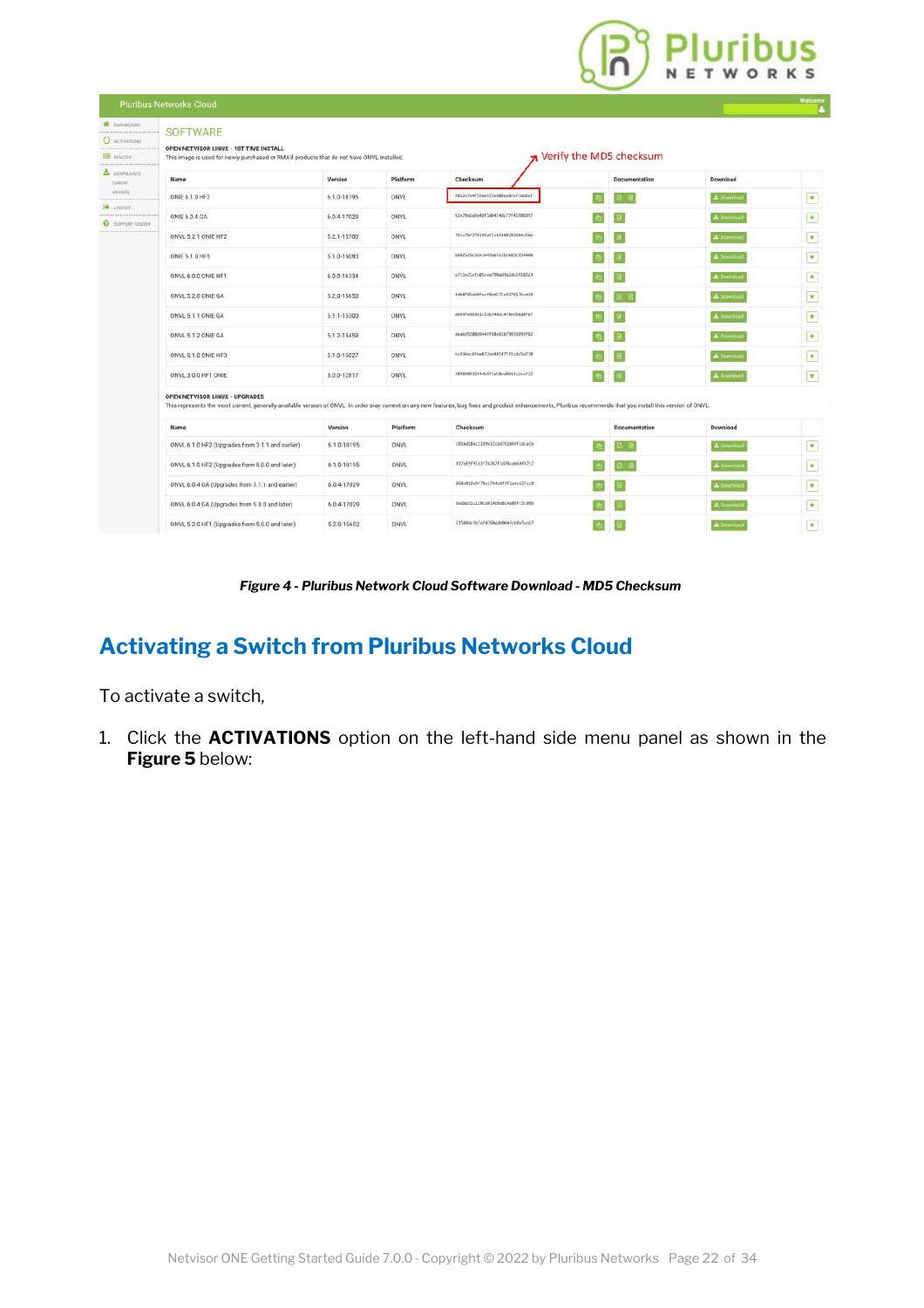

|                                        | <b>LIGHTINGS METANGLIES CINNA</b>                                                                                                                                                                                                                            | А                                            |
|----------------------------------------|--------------------------------------------------------------------------------------------------------------------------------------------------------------------------------------------------------------------------------------------------------------|----------------------------------------------|
| <b>W</b> DASHBOARD<br>O<br>ACTIVATIONS | <b>ACTIVATION KEYS</b><br>$\rightarrow$ Click to view and activate the devices                                                                                                                                                                               |                                              |
| DEVICES                                | Listed below are all of your activated devices and the licenses available for that device. Select and enter license and click on the Activate button. You can also click on the `Activation keys' button to<br>download the entire pack for each activation. |                                              |
| <b>DOWNLOADS</b><br><b>CURRENT</b>     | C Group by order & Export all licenses (CSV)                                                                                                                                                                                                                 |                                              |
| ARCHIVES                               | DNVL-100G-ENT-LIC                                                                                                                                                                                                                                            |                                              |
| $+$ 10000T                             | DNVL-100G-ENT-LIC<br>Auth code: 48b83co9-2965-4888-8282-cbc2ff6f3673<br>Order number:                                                                                                                                                                        | <b>≛</b> Activation Keys<br>$ln$ use 8 of 25 |
| SUPPORT CENTER                         |                                                                                                                                                                                                                                                              |                                              |
|                                        | ONVL-100G-ENT-LIC<br>ONVE-100G-ENT-LIC<br>Auth code: Saelif6d6-09db-4b10-98d6-df2f2c02549a<br>Order number: PO1180                                                                                                                                           | muse Dof 2 3. Activation Keys                |
|                                        | ONVL-10G-ENT-LIC<br>ONVL-10G-ENT-LIC<br>Auth code: 00677997-7ba9-4b71-9d1e-fdc3005036c1<br>Order number: 6                                                                                                                                                   | <b>1</b> Activation Keys<br>In use 49 of 100 |
|                                        | ONVL-10G-PLEX-LIC<br>DNVL-10G-PLEX-LIC<br>Auth code: 3fa4a1d8-adc6-44ea-81c7-1685b1ef8b6c<br>Order number: 6                                                                                                                                                 | In use 1 of 1 <b>L</b> Activation Keys       |
|                                        | ONVL-25G-PLEX-LIC<br>DNVL-25G-PLEX-LIC<br>Auth code: e25cd87e-1014-4e5f-aacb-661a707484e3<br>Order number: 6                                                                                                                                                 | In use 1 of 10 3. Activation Keys            |
|                                        | VirtualWire Stand-Alone license for 25G Switch<br>DNVL-25G-VW-LIC<br>Auth code: 15d4f9fd-19db-4fe1-924c-c82fb45ba7b0<br>Order number: Orion Play_TAC troubleshoot, SO2461, SWAP                                                                              | In use 0 of 1 <b>L</b> Activation Keys       |
|                                        | Pluribus VirtualWire Fabric license for 25G Switch<br>ONVL-25G-VW+LIC<br>Auth code: 31c7213f-03b9-435f-bBc0-7594e880ea13<br>Order number: Planbus Networks, Inc., Adding VW+ Licenses                                                                        | Activation Keys<br>$in$ use 0 of $S$         |

#### *Figure 5 - Pluribus Network Cloud Software Activation Keys*

2. Enter the device ID and click the **Activate** button (**Figure 6**):

|                                                                                             | Pluribus Networks Cloud                                                                                                                                                                                                                                                                                          | Welcome<br>œ                        |
|---------------------------------------------------------------------------------------------|------------------------------------------------------------------------------------------------------------------------------------------------------------------------------------------------------------------------------------------------------------------------------------------------------------------|-------------------------------------|
| <b>W</b> OASHIOARD<br><br>O. ACTIVATIONS<br><br><b>EL</b> cevices<br><br><b>C</b> DOWNLOADS | <b>ACTIVATION KEYS</b><br>Listed below are all of your activated devices and the licenses available for that device. Select and enter license and click on the Activate button. You can also click on the "Activation keys' button to download the entir<br>D Group by order <b>3.</b> Export all licenses (CSV) |                                     |
| contest<br>AROUNDS<br>**************************<br><b>ED LOGOUT</b><br>                    | ONVL-1000-ENT-LIC<br>ONVI-TODG-ENTITIC<br>Aith code: Alb&Ical-2915-4888-8232-chc29973873<br>Order number:                                                                                                                                                                                                        | <b>Industrial Advisor Keys</b>      |
| <b>Q</b> IMPRORT CENTER<br><b></b>                                                          | ONVL-1000-ENT-LIC<br>ONVE-1000-ENTERC<br>Auth eads: Saakh6d6-09db-4b10-98d6-df2f2c02549a<br>Order number: PO118E                                                                                                                                                                                                 | Instead of 2   L. Activistico Regis |
|                                                                                             | 0 of 2 licenses in use.<br>£ Export licenses (CSV)<br>Enter device ID of the switch<br>Activate a device:<br>Device ID                                                                                                                                                                                           | Click to activate device            |
|                                                                                             | ONVL-TOG-ENT-LIC<br>ONVL 100 ENTLIC<br>Auth code: 00677997-7bu9-8b71-9dlie-fdt3909036c1<br>Order number: ii                                                                                                                                                                                                      | In use 49 of 100 4 Activation Keys  |
|                                                                                             | ONVL-106-PLEX-LIC<br>ONVL-10G-PLEXUC<br>Auth code: 3fa-la1d8-adob-44aa-81c7-1883b7affb6c<br>Order mamber: 6                                                                                                                                                                                                      | inserted   Activation Keys          |

*Figure 6 - Pluribus Network Cloud Software Activation Keys - Service Tag or Serial Number*

**Note:** You can activate multiple switches with single *onvl-activation-keys* file if the same license type is used, for example, all switches activated using ONVL-25G-PLEX-LIC can use same onvl-activation-keys file downloaded by clicking on ONVL-25G-PLEX-LIC's ACTIVATION KEYS link.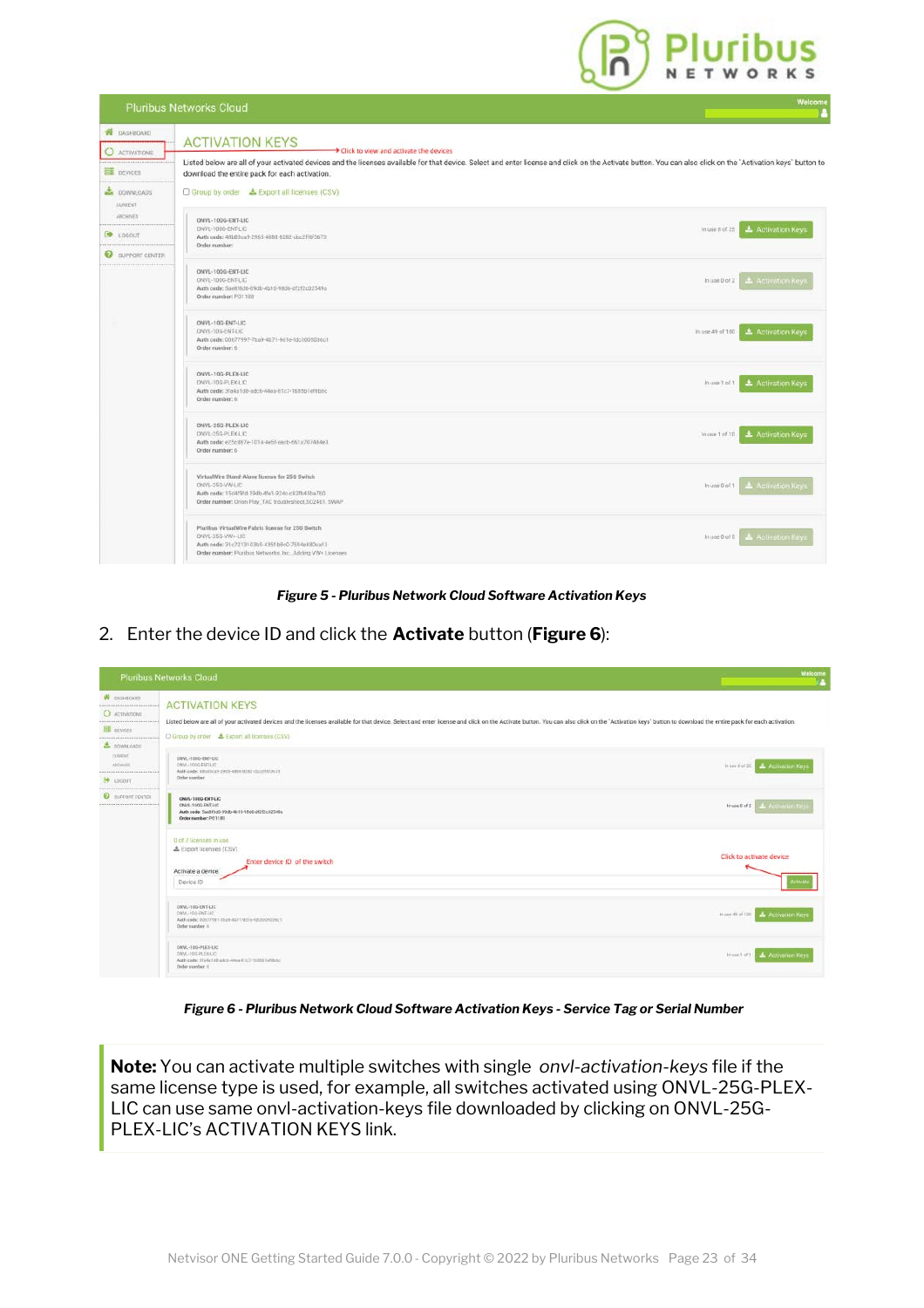

3. Once the switch is activated, download the *Activation Keys* file and copy to the same USB stick root folder where you saved the Netvisor [ONE ONIE image. To download](https://www.pluribusnetworks.com) the activation key(s) for the switch(es) activated using the same license type, click the button as shown in Figure below.



*Figure 7 - Pluribus Network Cloud - Downloading Activation Keys*

## **Offline Installation of Netvisor ONE ONIE Image and Switch Activation**

Before you start the offline installation of Netvisor ONE ONIE image, ensure that:

- The switch is not connected to the Internet (if necessary, disconnect the management port).
- There is no previously installed Network OS on the switch.
- · You are connected to the switch via serial console. For details on connecting to serial console, see the *Using the Serial Console Port for Initial Configuration* section in the *Netvisor ONE Configuration Guide*.

To install the offline image for Netvisor ONE ONIE:

- 1. Rename the Netvisor ONE ONIE image and Activation Keys file saved on the USB drive root folder:
	- o Rename the file named onie-installer-<version-number> to *onie-installer*
	- o Rename the Activation Keys file onvl-activation-keys.dms to *onvl-activationkeys*
- 2. Initiate the Netvisor ONE installation and switch activation process:

Plug in the USB drive (having the two renamed files) into the switch and reboot it. While the switch is booting up, select *ONIE -> Install OS* grub menu if switch does not automatically boot into ONIE Install menu. After booting into Install OS grub menu, the switch automatically detects the software image on the USB drive and starts the installation process.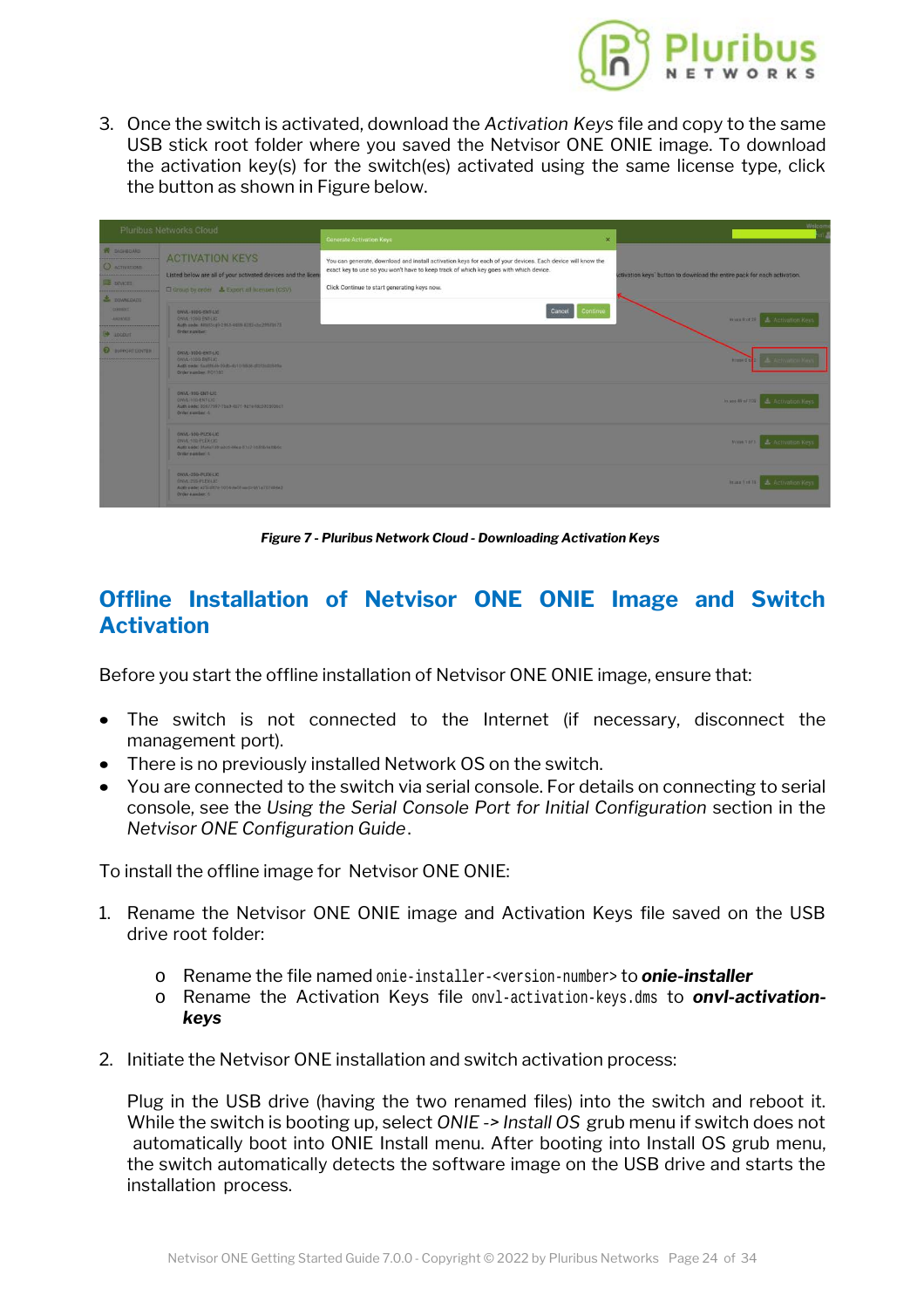

**Note:** The switch reboots twice during the installation p[rocess and one more time](https://www.pluribusnetworks.com) after activation.

The progress of the installation can be monitored using the serial console:

#### [...] Extracting stage1 image ./btrfs.initrd.img ./grub.cfg ./install.sh ./vmlinuz-4.2.0-27-generic Provisioning fresh box Netvisor Installer: platform: aquarius Creating new Netvisor partition /dev/sda4 ... Warning: The kernel is still using the old partition table. The new table will be used at the next reboot. The operation has completed successfully. Error: /dev/sda4: unrecognised disk label mke2fs 1.42.13 (17-May-2015) Discarding device blocks: done Creating filesystem with 7750353 4k blocks and 1937712 inodes Filesystem UUID: 92cbbdd1-ffd8-4f91-ab89-e683b6258395 Superblock backups stored on blocks: 32768, 98304, 163840, 229376, 294912, 819200, 884736, 1605632, 2654208 Allocating group tables: done Writing inode tables: done Creating journal (32768 blocks): done Writing superblocks and filesystem accounting information: done sed: /netvisor mnt/etc/default/grub: No such file or directory Installing for i386-pc platform. Installation finished. No error reported. Netvisor stage-1 installation Successful Rebooting into stage-1 to complete stage-2 installation ONIE: NOS install successful: http://sandy.pluribusnetworks.com/artifactory/releases/nvOS/6.0.0 GA/nvOS-6.0.0- 6000016331-onvl.pkg ONIE: Rebooting...

After the reboot, the switch comes up with Netvisor-stage1 as shown below: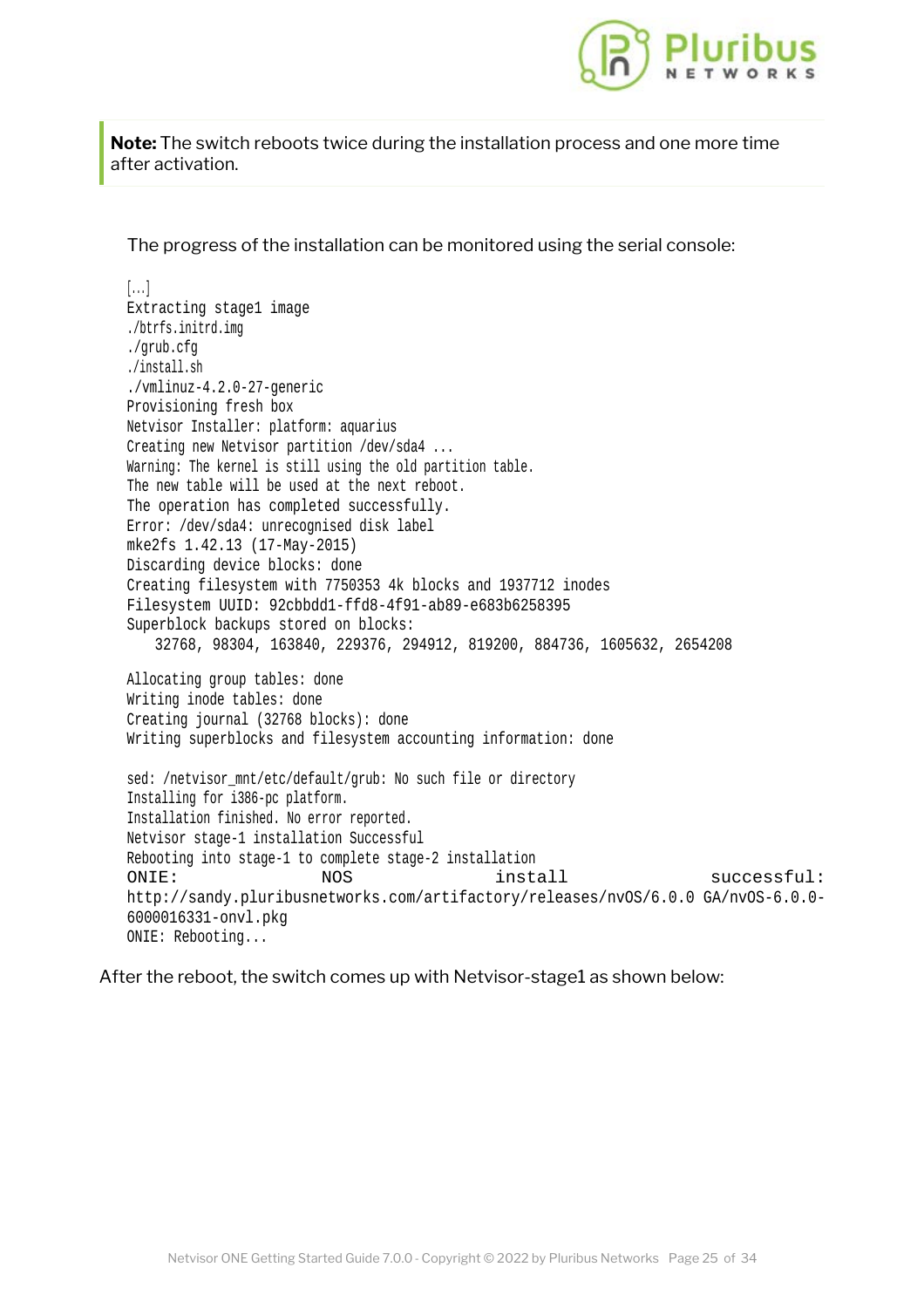

#### GNU GRUB version 2.02-beta2+e4a1fe391



At the completion of stage1, the switch prints the following messages and restarts again:

[...] Setting up getty Generating GRUB config /init: line 393: can't create /netvisor-mnt/etc/mtab: nonexistent directory Setting up netvisor initial config Installing GRUB mkdir: can't create directory '/netvisor-mnt/sys': File exists mkdir: can't create directory '/netvisor-mnt/dev': File exists mkdir: can't create directory '/netvisor-mnt/proc': File exists mount: mounting none on /netvisor-mnt/dev/pts failed: No such file or directory Installing for i386-pc platform. Installation finished. No error reported. Current default time zone: 'America/Los\_Angeles' Local time is now: Sun Apr 19 15:33:23 PDT 2020. Universal Time is now: Sun Apr 19 22:33:23 UTC 2020. Updating initramfs ... update-initramfs: Generating /boot/initrd.img-4.15.0-36-generic Resetting the grubenv file Netvisor installation completed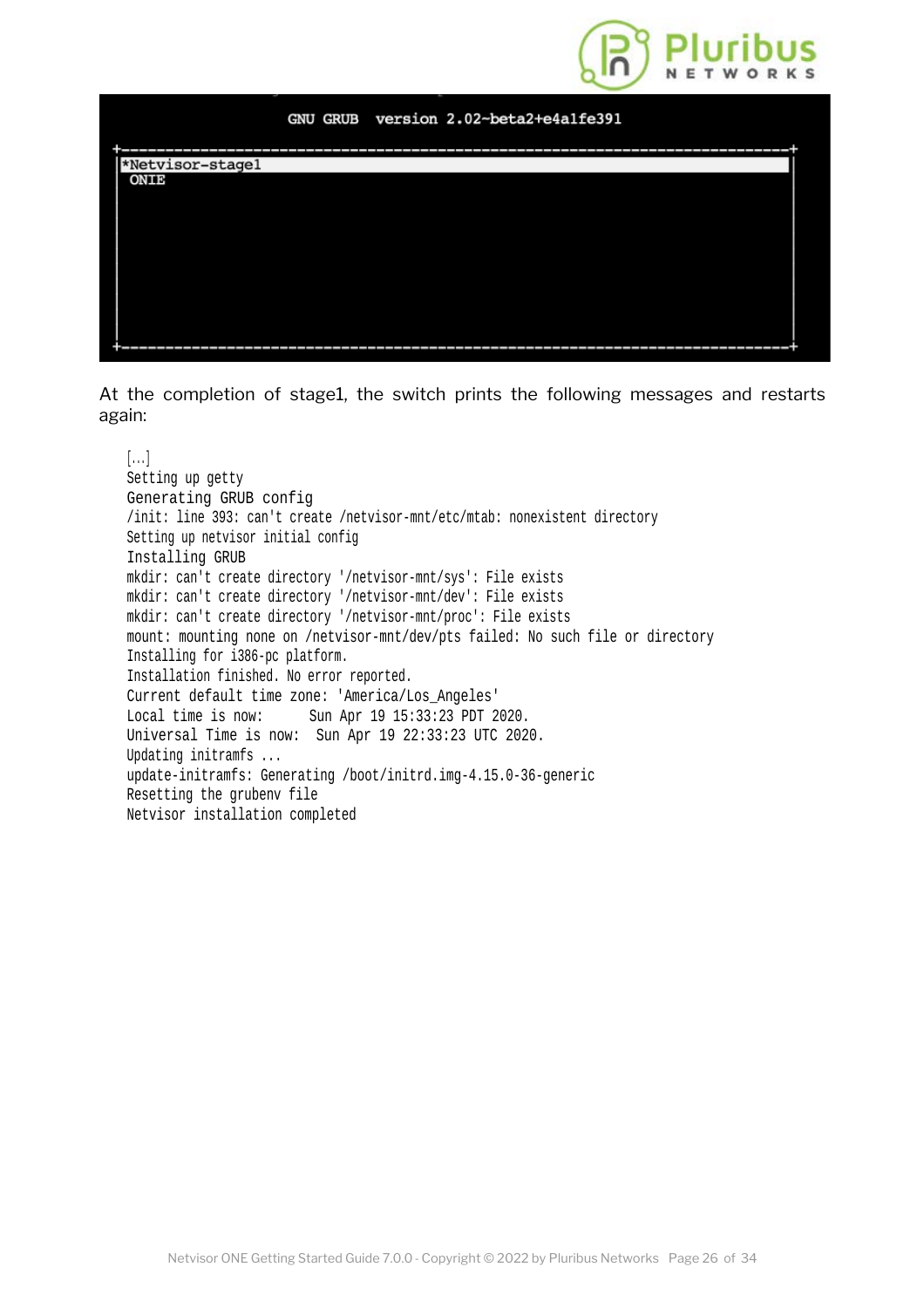

## **Offline Installation - ONIE Image and Sw[itch Activation](https://www.pluribusnetworks.com) (cont'd)**

Rebalancing Btrfs block tree [ 116.597985] BTRFS info (device sda4): relocating block group 6455033856 flags 5 [ 116.617053] BTRFS info (device sda4): relocating block group 5381292032 flags 5 [ 116.637495] BTRFS info (device sda4): relocating block group 4307550208 flags 5 [ 116.655937] BTRFS info (device sda4): relocating block group 3233808384 flags 5 [ 116.670648] BTRFS info (device sda4): relocating block group 2160066560 flags 5 Done, had to relocate 5 out of 9 chunks Done, had to relocate 0 out of 4 chunks umount: can't umount /netvisor-mnt/dev/pts: No such file or directory mount: mounting UUID=92cbbdd1-ffd8-4f91-ab89-e68[ 117.656681] sd 4:0:0:0: [sda] Synchronizing SCSI cache 3b6258395 on /netvisor\_mnt failed: No such file [ 117.669433] reboot: Restarting system or directory se[ 117.673993] reboot: machine restart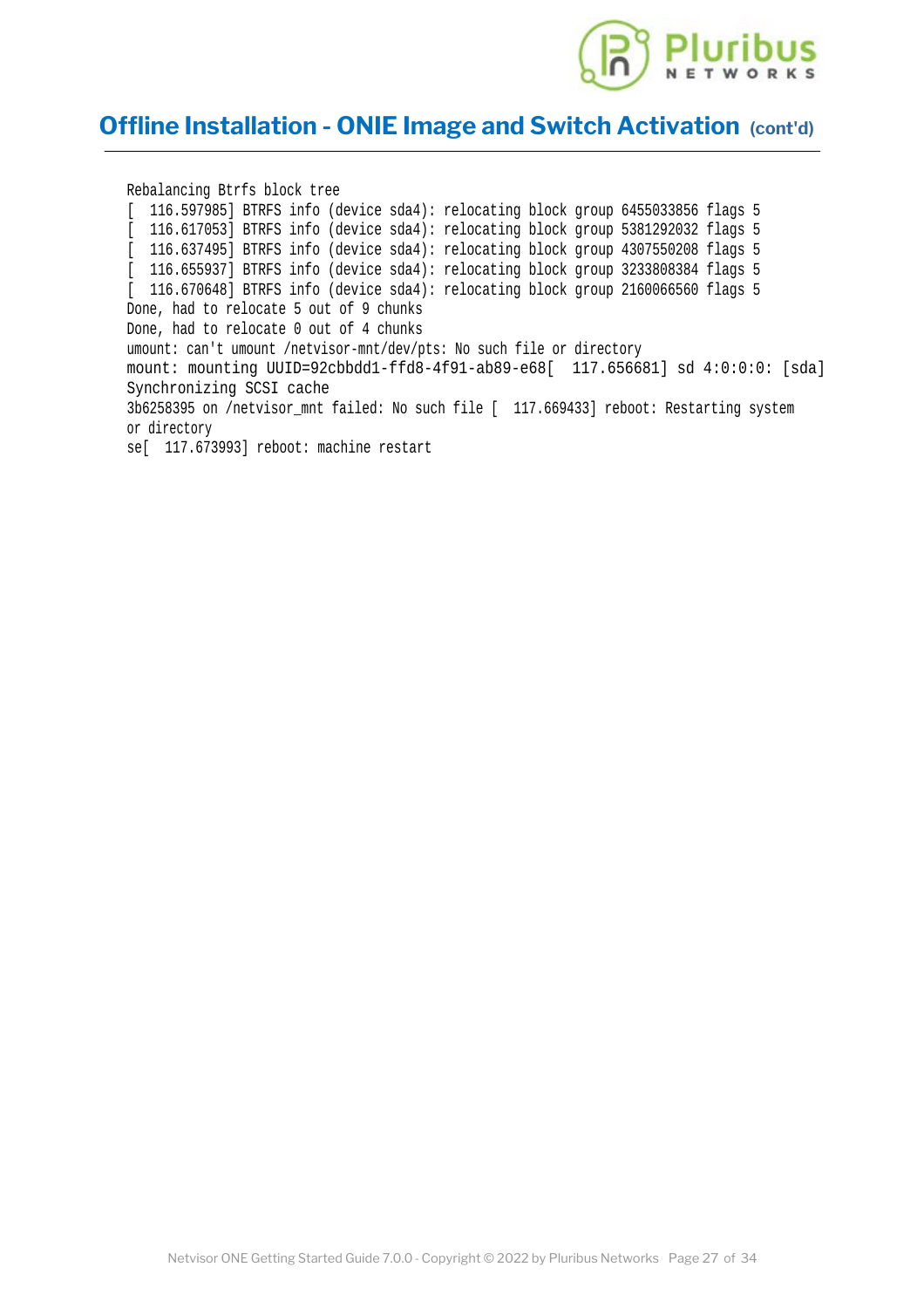

## **Offline Installation - ONIE Image and Sw[itch Activation](https://www.pluribusnetworks.com) (cont'd)**

Next, the switch boots up, ready to be activated. Netvisor gets the license key from the USB drive and activates it at the end of this step:

|                 |  | GNU GRUB version 2.02-beta2-36ubuntu3.18 |  |
|-----------------|--|------------------------------------------|--|
|                 |  |                                          |  |
| *Netvisor-btrfs |  |                                          |  |
| ONIE            |  |                                          |  |
|                 |  |                                          |  |
|                 |  |                                          |  |
|                 |  |                                          |  |
|                 |  |                                          |  |
|                 |  |                                          |  |
|                 |  |                                          |  |
|                 |  |                                          |  |
|                 |  |                                          |  |
|                 |  |                                          |  |
|                 |  |                                          |  |
|                 |  |                                          |  |

After Netvisor is installed successfully, the *onvl-activation-keys* file in the USB is autodetected and the switch is activated.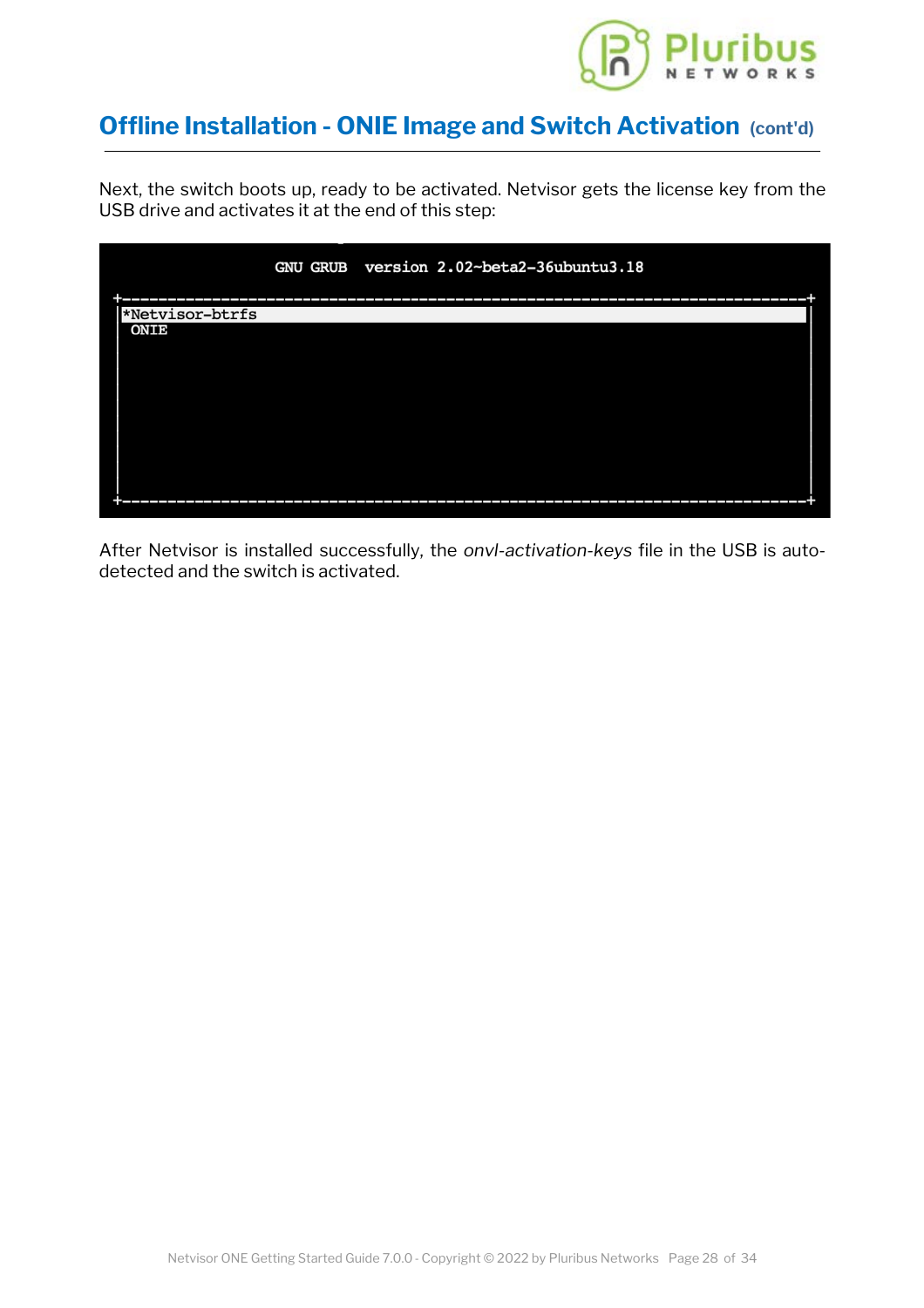

## **Offline Installation - ONIE Image and Sw[itch Activation](https://www.pluribusnetworks.com) (cont'd)**

At the end of the activation process the switch reboots one last time:

The below messages are printed on the console after a successful activation:  $\left[ \ldots \right]$ AUTO-PROVISION: onvl-discover: onvl-activation-keys found: /dev/sdb1 AUTO-PROVISION: Extracting initial bundle. AUTO-PROVISION: Decrypting signed bundle. AUTO-PROVISION: Extracting signed bundle. AUTO-PROVISION: Verifying package signature. AUTO-PROVISION: Extracting packages. AUTO-PROVISION: pkgs ready AUTO-PROVISION: onvl-installer: checking for device installer - 8WWMX42/onvl-activation-keys... AUTO-PROVISION: onvl-installer: executing device installer - 8WWMX42/onvlactivationkeys... AUTO-PROVISION: [INSTALLED] Running Acceptance Tests... test passed comment Total Memory: OK 7.78G Switch device: OK orion found [GREEN] switch successfully initialized. serial number: 1550ST9100083 hostid: 900011c device id: 8WWMX42 Reboot required.

After Netvisor ONE is installed and the switch is activated, wait for a while until the login prompt appears and then log into the serial console using the following credentials:

Username: network-admin Password: admin

Now, you are prompted to read and accept the EULA agreement and setup the switch parameters such as switch name, management IP, password, DNS IP etc.

Once these configurations are done, connect the mgmt port of the switch to your mgmt network if you have not connect it previously or disconnected it. Then you can SSH into the switches using the username network-admin and the new password you set.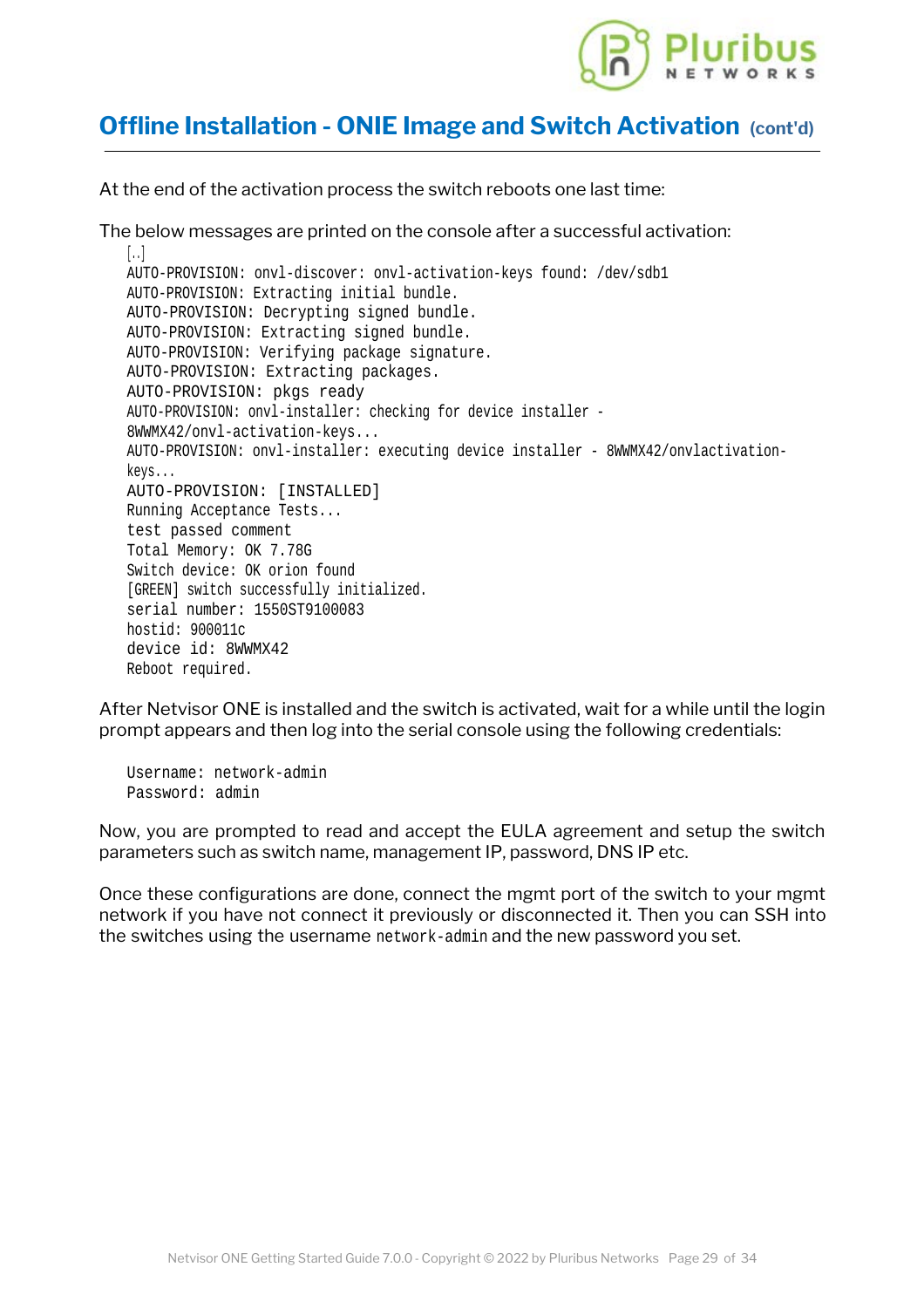

## <span id="page-28-0"></span>**Upgrading Netvisor ONE Software [for Freedom Series](https://www.pluribusnetworks.com) Switches**

The Pluribus Freedom series switch always comes pre-loaded with Netvisor ONE software. However it is recommended to upgrade the Netvisor ONE software to the latest release, which can be obtained from Pluribus Networks Cloud (PNC).

For a quick introduction on the services offered by Pluribus Networks Cloud (PNC), refer to the following links:

- Getting started: <https://www.pluribusnetworks.com/get-started/>
- · PN Cloud Overview video: [https://www.pluribusnetworks.com/resources/pluribus](https://www.pluribusnetworks.com/resources/pluribus-networks-cloud-overview/)[networks-cloud-overview/](https://www.pluribusnetworks.com/resources/pluribus-networks-cloud-overview/)

**Warning**: If you are upgrading from Netvisor ONE version 3.0.4 or earlier to Netvisor ONE version 5.x.x, 6.x.x, or 7.x.x, then, you must first upgrade to Netvisor ONE version 3.1.1 before upgrading to a later release. The direct upgrade from version 3.0.4 or earlier to version 5.x.x/6.x.x/7.x.x is not supported.

Follow the steps described here to download and upgrade the Netvisor ONE software on Freedom series switches:

- 1) Access the latest Netvisor ONE software from PNC: click **DOWNLOADS** --> **CURRENT** in the left-hand menu panel (see Figure 9). For upgrade images scroll down to the **OPEN NETVISOR LINUX - UPGRADES** section on the page.
- 2) Click the Download button to download an image (see Figure):



*Figure 9 - Pluribus Network Cloud SoftwareUpgrades*

3) Verify the MD5 checksum of the downloaded file against the MD5 value posted on the cloud (by hovering over the MD5 label, as shown in Figure 9).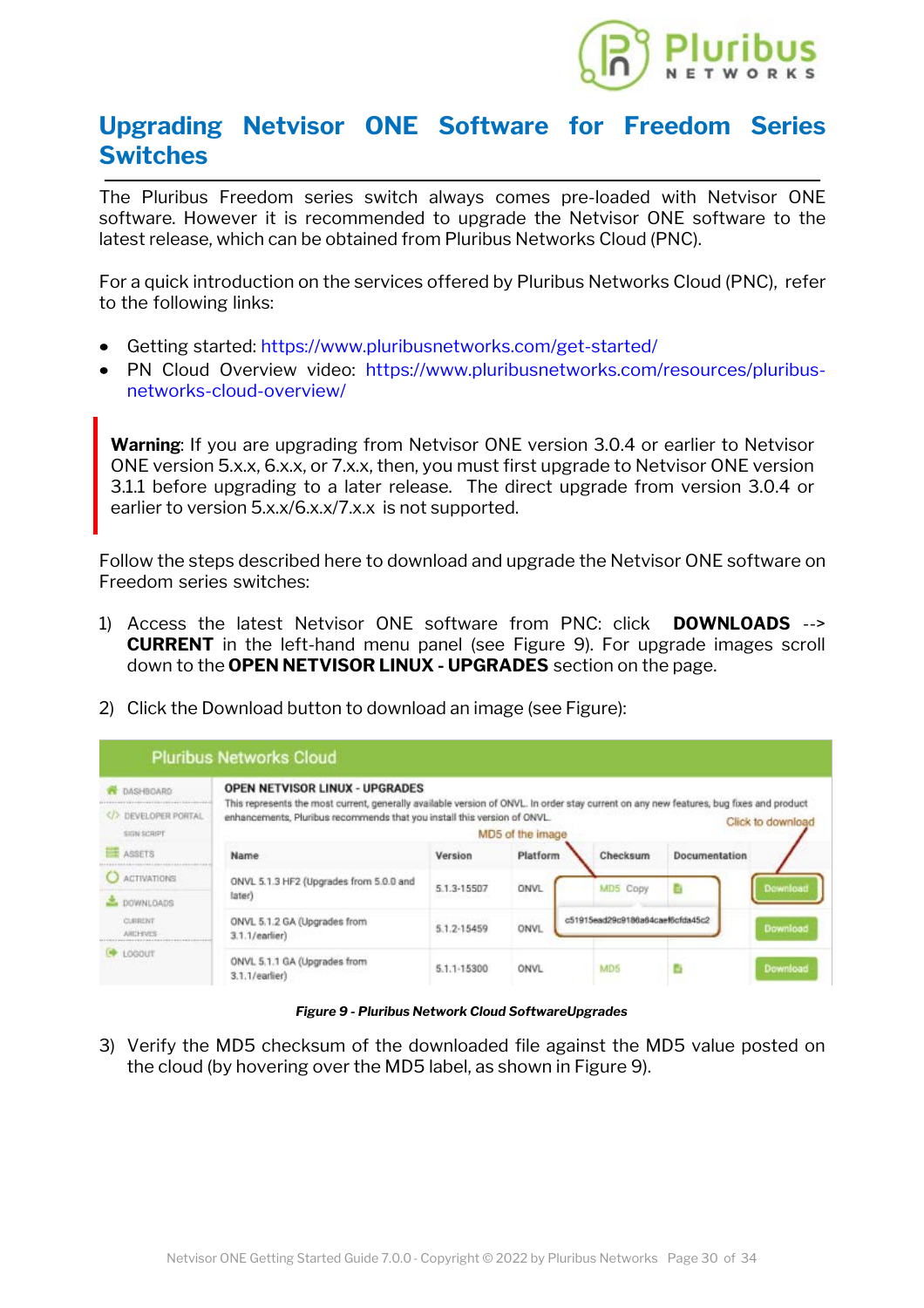

## **Upgrading Netvisor ONE Software [for Freedom Series](https://www.pluribusnetworks.com) Switches (cont'd)**

- 4) After the image is downloaded, apply the following procedure to upgrade the software on the Freedom series switch:
	- o Enable SFTP from the CLI using the command:

(admin@netvisor) > admin-sftp-modify enable sftp password: confirm sftp password: **Note**: The default SFTP username is *sftp* and the password can be changed using the admin-sftp-modify command:

o Enable the shell access for the network-admin user using the command:

(admin@netvisor) > role-modify name network-admin shell

o Go to the shell from the CLI by typing the command "shell" and going to the "sftp" folder:

```
(admin@Spine) > shell
admin@netvisor:~$ cd /sftp/import/
```
- o To exit the shell, type **exit** so that the prompt goes back to the **cli**
- o Copy the file to the /sftp/import folder on the switch
- o To upgrade the image, run the command:

(admin@Spine) > software-upgrade package <upgrade-image-name>

o Check the status of the upgrade process using the command:

(admin@Spine) > software-upgrade-status-show

The switch reboots after the upgrade and comes back up with the new image.

o Verify the license on the switch by using the command:

```
(admin@Spine) > software-license-show
```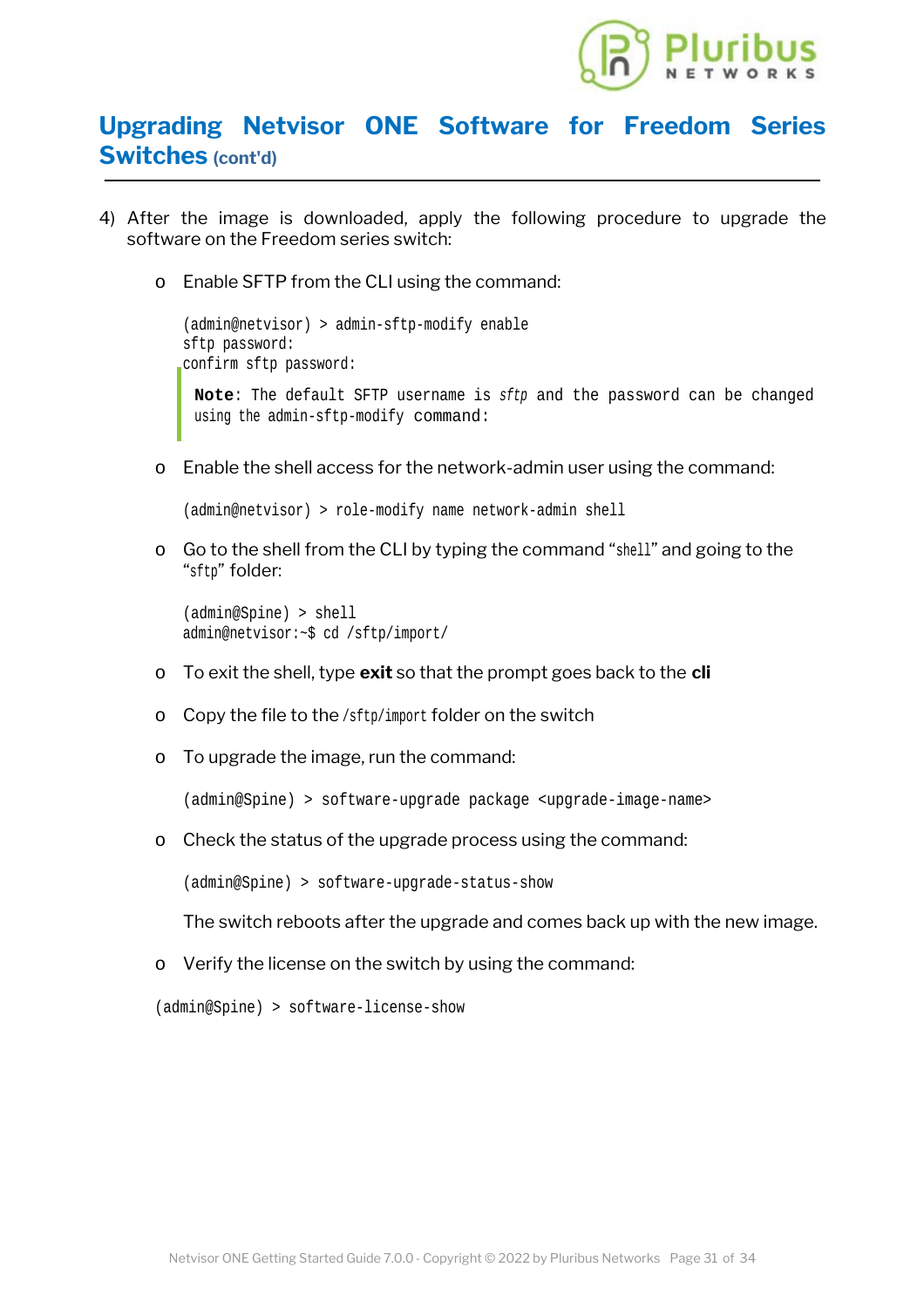

## **Post Installation Configuration**

After installation and activation is complete you can proceed to configure the switches for your network.

The [Pluribus Data Center Interconnect Validated Design Guide](https://www.pluribusnetworks.com/assets/PluribusDataCenterInterconnectValidatedDesignGuide5-2-19.pdf) provides a practical guide to create validated leaf-spine architectures.

The Pluribus Networks Netvisor ONE [Configuration Guide](https://www.pluribusnetworks.com/support/technical-documentation/) provides an authoritative guide to the many features of Netvisor ONE. Basic knowledge of the management CLI is assumed; use the Configuration Guide to review CLI syntax and structure.

The overall procedure to configure Netvisor ONE based on the Validated Design Guide is as follows:

- 1) Review the topology and design considerations
	- o Redundancy requirements
	- o IP and VLAN scheme
- 2) Completing the initial switch setup
	- o Setup wizard runs automatically upon first login (default login/password: pluribus/admin)
	- o Set the timezone
	- o Other management interface parameters may need to be configured
	- o Review NTP server information to be used for time sync
- 3) Creating the ONVL Fabric
	- o fabric-create command or fabric-join command
	- o fabric-show command

For more details on configuring the Netvisor ONE features, see the [Configuration Guide](https://www.pluribusnetworks.com/support/technical-documentation/).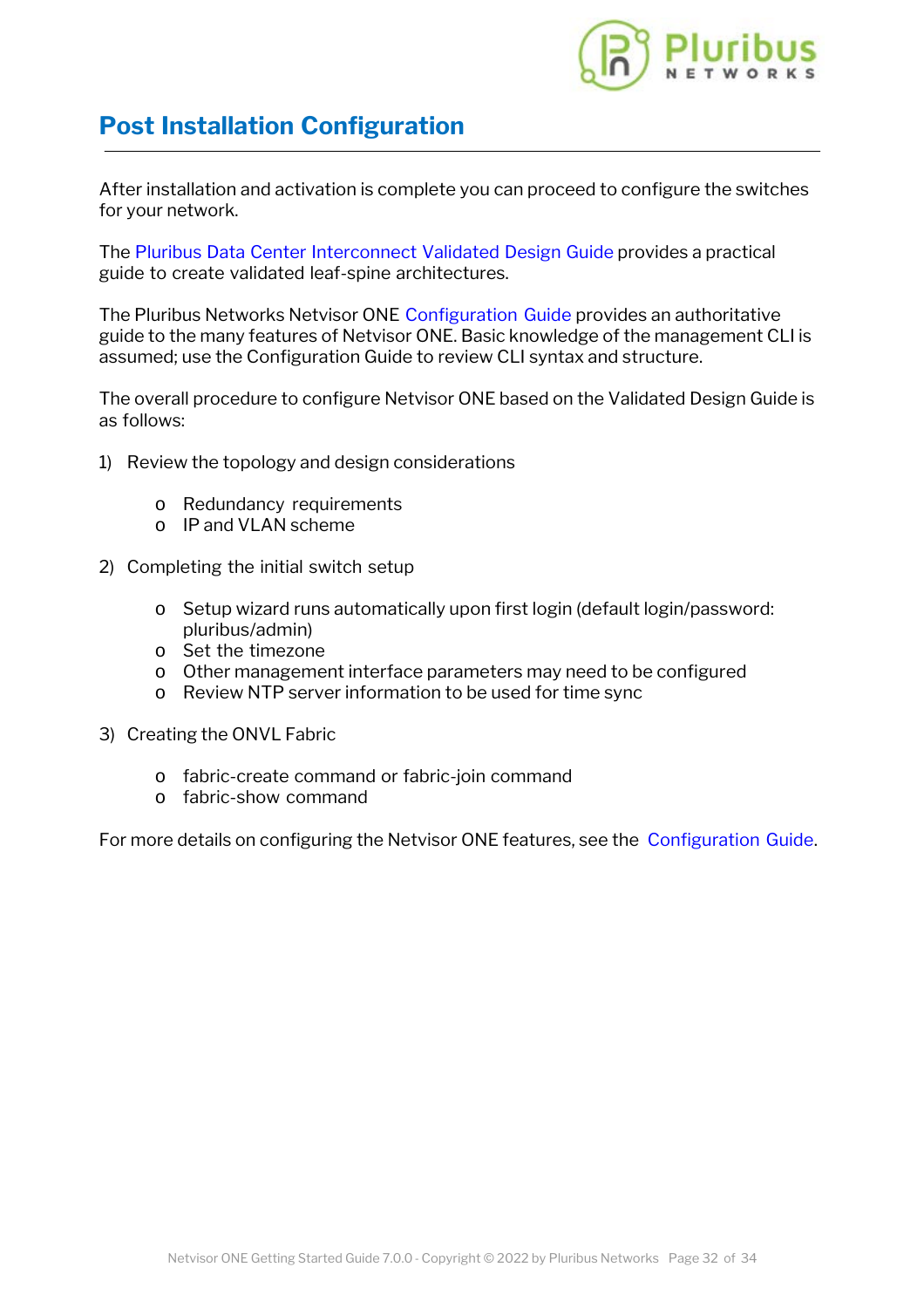

## **Submitting a Service Request**

For Netvisor ONE software support, you can purchase optional support contracts from your partner, reseller, or Pluribus Networks.

Purchasing a support contract from a local partner is sometimes preferred due to geographical or language requirements.

Please contact your local partner to better understand the available service programs and pricing.

If you purchased a Pluribus FreedomCare maintenance agreement, you can contact Pluribus Networks directly for support requirements.